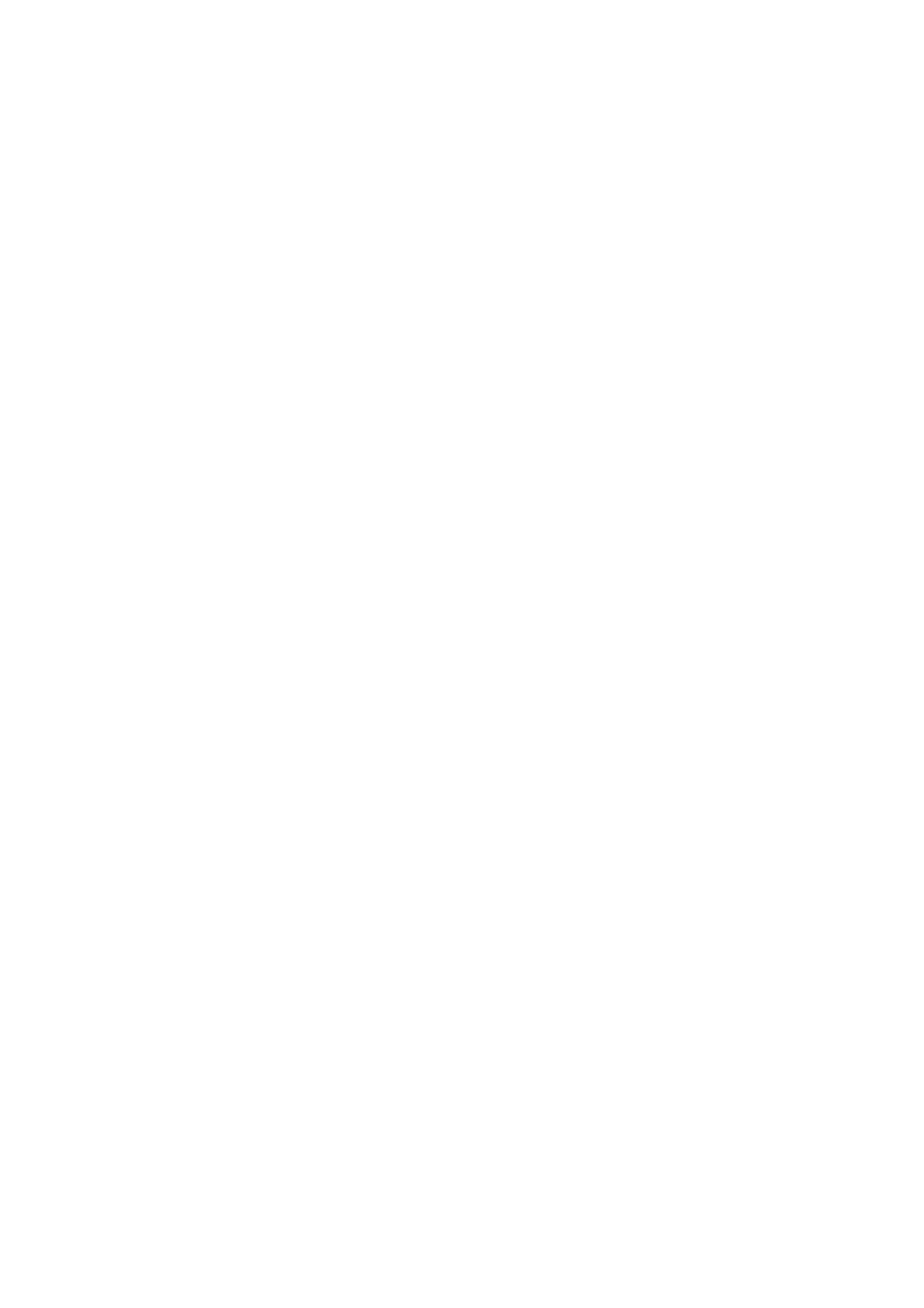Preprint 2009:45

# Restrictions of m-Wythoff Nim and p-Complementary Beatty Sequences

Urban Larsson

Department of Mathematical Sciences Division of Mathematics Chalmers University of Technology and University of Gothenburg SE-412 96 Göteborg, Sweden Göteborg, November 2009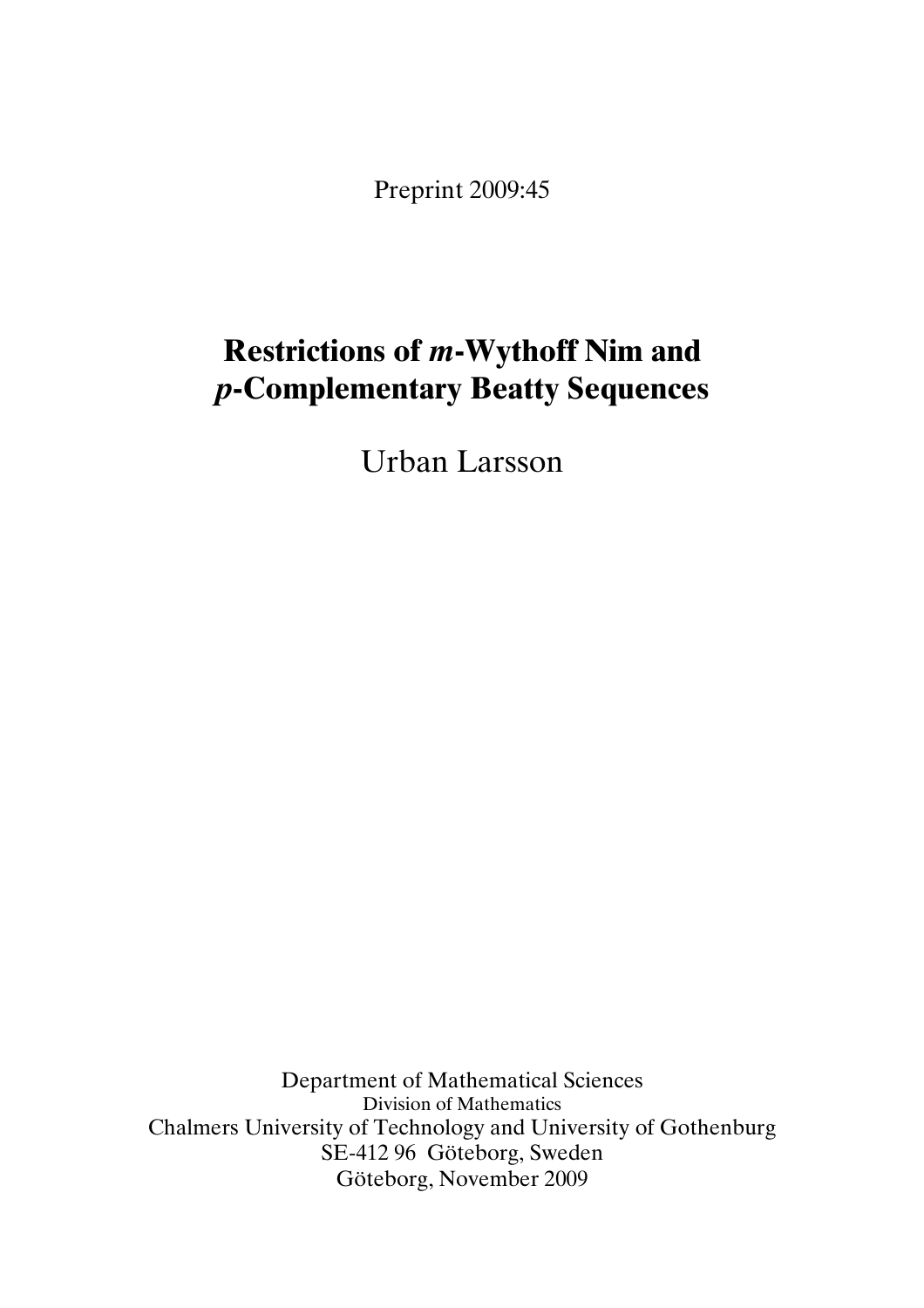Preprint 2009:45 ISSN 1652-9715

Matematiska vetenskaper Göteborg 2009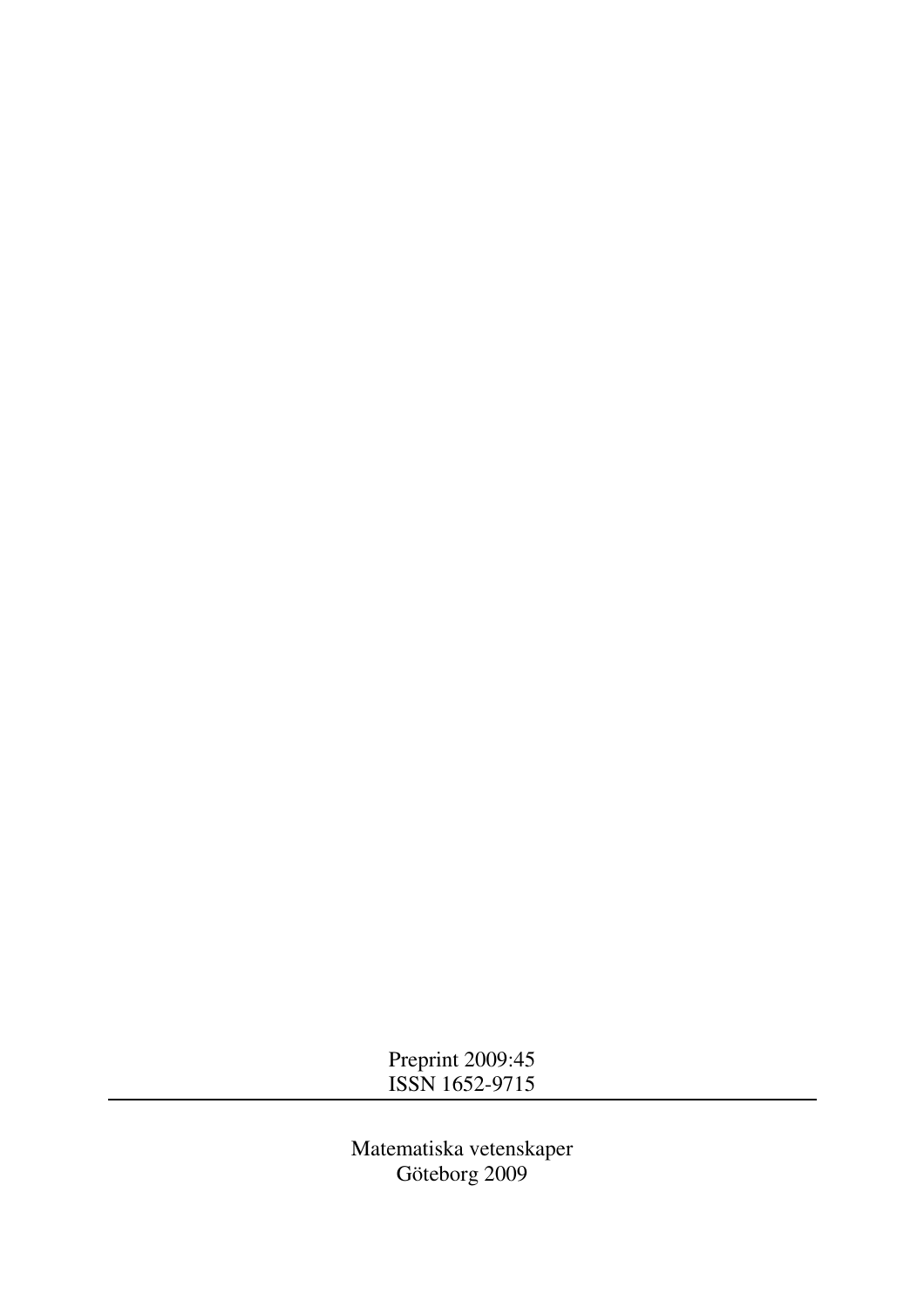# RESTRICTIONS OF m-WYTHOFF NIM AND p-COMPLEMENTARY BEATTY SEQUENCES

#### URBAN LARSSON

ABSTRACT. Fix a positive integer  $m$ . The game of  $m$ -Wythoff Nim (A.S. Fraenkel, 1982) is a well-known extension of Wythoff Nim (W.A. Wythoff, 1907). The set of  $P$ -positions may be represented as a pair of increasing sequences of non-negative integers. It is well-known that these sequences are so-called *complementary Beatty sequences*, that is they satisfy Beatty's theorem. For a positive integer  $p$ , we generalize the solution of m-Wythoff Nim to a pair of  $p$ -complementary—each non-negative integer is represented exactly  $p$  times—Beatty sequences  $a = (a_n)_{n \in \mathbb{N}_0}$  and  $b = (b_n)_{n \in \mathbb{N}_0}$ , which, for all n, satisfy  $b_n - a_n = mn$ . Our main result is that  $\{\{a_n, b_n\} \mid n \in \mathbb{N}_0\}$  represents the solution to three new 'p-restrictions' of m-Wythoff Nim—of which one has a certain blocking manoeuvre on the rook-type options. C. Kimberling has shown that the solution of Wythoff Nim satisfies the *complementary* equation  $x_{x_n} = y_n - 1$ . We generalize this formula to a certain  $'p$ -complementary equation' satisfied by our pair  $a$  and  $b$ . Further, if  $p > 1$ , we prove that this pair is unique in the sense that it is the only pair of p-complementary Beatty sequences of which one of the sequences is strictly increasing. We also show that one may obtain our new pair of sequences by three so-called Minimal EXclusive algorithms.

#### 1. INTRODUCTION AND NOTATION

The combinatorial game of *Wythoff Nim* ([Wyt07]) is a so-called  $(2$ player) impartial game played on two piles of tokens. (For an introduction to impartial games see [BeCoGu82, Con76].) As an addition to the rules of the game of Nim ([Bou02]), where the players alternate in removing any finite number of tokens from precisely one of the piles (at most the whole pile), Wythoff Nim also allows removal of the same number of tokens from both piles. The player who removes the last token wins.

This game is more known as 'Corner the Queen', invented by R. P. Isaacs (1960), because the game can be played on a (large) Chess board with one single Queen. Two players move the Queen alternately but with the restriction that, for each move, the  $(L<sup>1</sup>)$  distance to the lower left corner, position  $(0, 0)$ , must decrease. (The Queen must at all times remain on the board.) The player who moves to this *final/terminal* position wins.

Date: November 17, 2009.

Key words and phrases. Beatty sequence, Blocking manoeuvre, Complementary sequences, Congruence, Impartial game, Muller Twist, Wythoff Nim.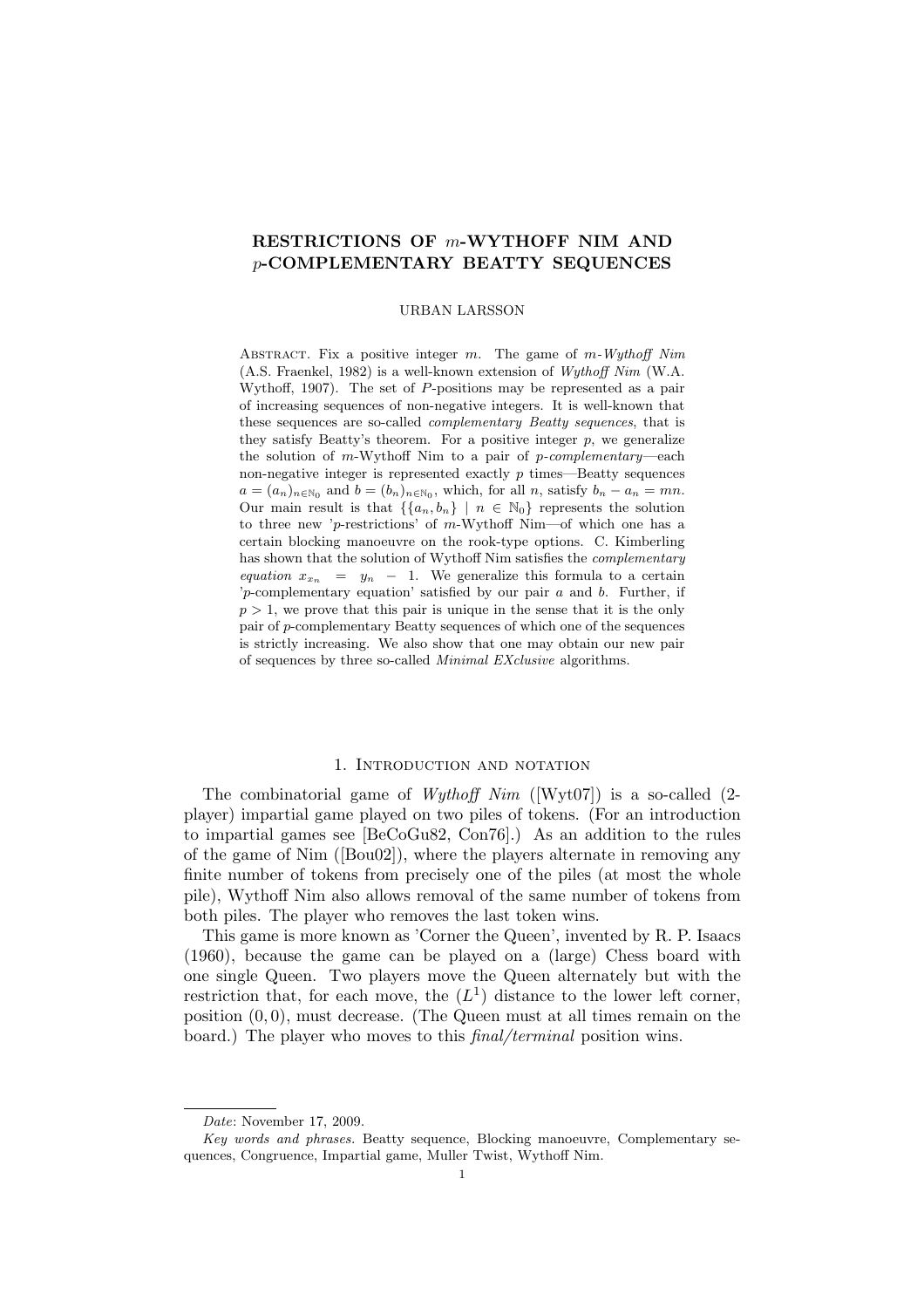In this paper we follow the convention to denote our players with the next player (the player who is in turn to move) and the previous player. A Pposition is a position from which the previous player can win (given perfect play). An N-position is a position from which the next player can win. Any position is either a P-position or an N-position. We denote the solution, the set of all P-positions, of an impartial game G, by  $P = \mathcal{P}(G)$  and the set of all N-positions by  $\mathcal{N} = \mathcal{N}(G)$ . The positive integers are denoted by N and the non-negative integers by  $\mathbb{N}_0$ .

1.1. Restrictions of m-Wythoff Nim. Let  $m \in \mathbb{N}$ . We next turn to a certain m-extension of Wythoff Nim, studied in [Fra82] by A.S. Fraenkel. In the game of  $m$ -Wythoff Nim, or just  $m$ WN (our notation), the Queen's 'bishop-type' options are extended so that  $(x, y) \rightarrow (x + i, y + j)$  is legal if  $|i-j| < m$ . The 'rook-type' options are as in Nim. Hence 1-Wythoff Nim is identical to Wythoff Nim.

In this paper we define three new restrictions of m-Wythoff Nim—here a rough outline:

- The first has a so-called *blocking manoeuvre*/*Muller Twist* on the rook-type options—before the next player moves, the previous player may announce at most a predetermined number of these options as forbidden (see also [HoRe, SmSt02] and Section 1.2 of this paper);
- The second has a certain congruence restriction on the rook-type options;
- For the third, a rectangle is removed from the lower left corner of the game board (including position  $(0, 0)$ ), so that here we get two terminal positions.

1.2. A pair of p-complementary Beatty sequences. A Beatty sequence is a sequence of the form  $(\lfloor n\alpha + \beta \rfloor)_{n \in \mathbb{N}_0}$ , where  $\alpha$  is a positive irrational and  $\beta$  is a real number. S. Beatty ([Bea26]) is maybe most known for a (re)<sup>1</sup>discovery of (the statement of) the following theorem: If  $\alpha$  and  $\beta$  are positive reals such that  $\frac{1}{\alpha} + \frac{1}{\beta} = 1$  then  $(\lfloor n\alpha \rfloor)_{n \in \mathbb{N}}$  and  $(\lfloor n\beta \rfloor)_{n \in \mathbb{N}}$  split  $\mathbb{N}_0$ if and only if they are Beatty sequences. This was proven by [HyOs27] (see also [Fra82]).

A pair of sequences that satisfies Beatty's theorem is complementary (see [Fra69, Fra73, Kim07, Kim08]).

In this paper we generalize the notion of complementarity.

**Definition 1.** Let  $p \in \mathbb{N}$ . Two sequences  $(x_i)$  and  $(y_i)$  of non-negative integers are *p-complementary*, if, for each  $n \in \mathbb{N}_0$ ,

$$
#\{i \mid x_i = n\} + #\{i \mid y_i = n\} = p.
$$

As usual, a 1-complementary pair of sequences is denoted complementary.

We study the Beatty sequences  $a = (a_n)_{n \in \mathbb{N}_0}$  and  $b = (b_n)_{n \in \mathbb{N}_0}$ , where for all  $n \in \mathbb{N}$ , l. º

$$
(1) \t\t\t a_n = a_n^{m,p} = \left\lfloor \frac{n\phi_{mp}}{p} \right\rfloor
$$

<sup>&</sup>lt;sup>1</sup>This theorem was in fact discovered by J. W. Rayleigh, see [Ray94, Bry03].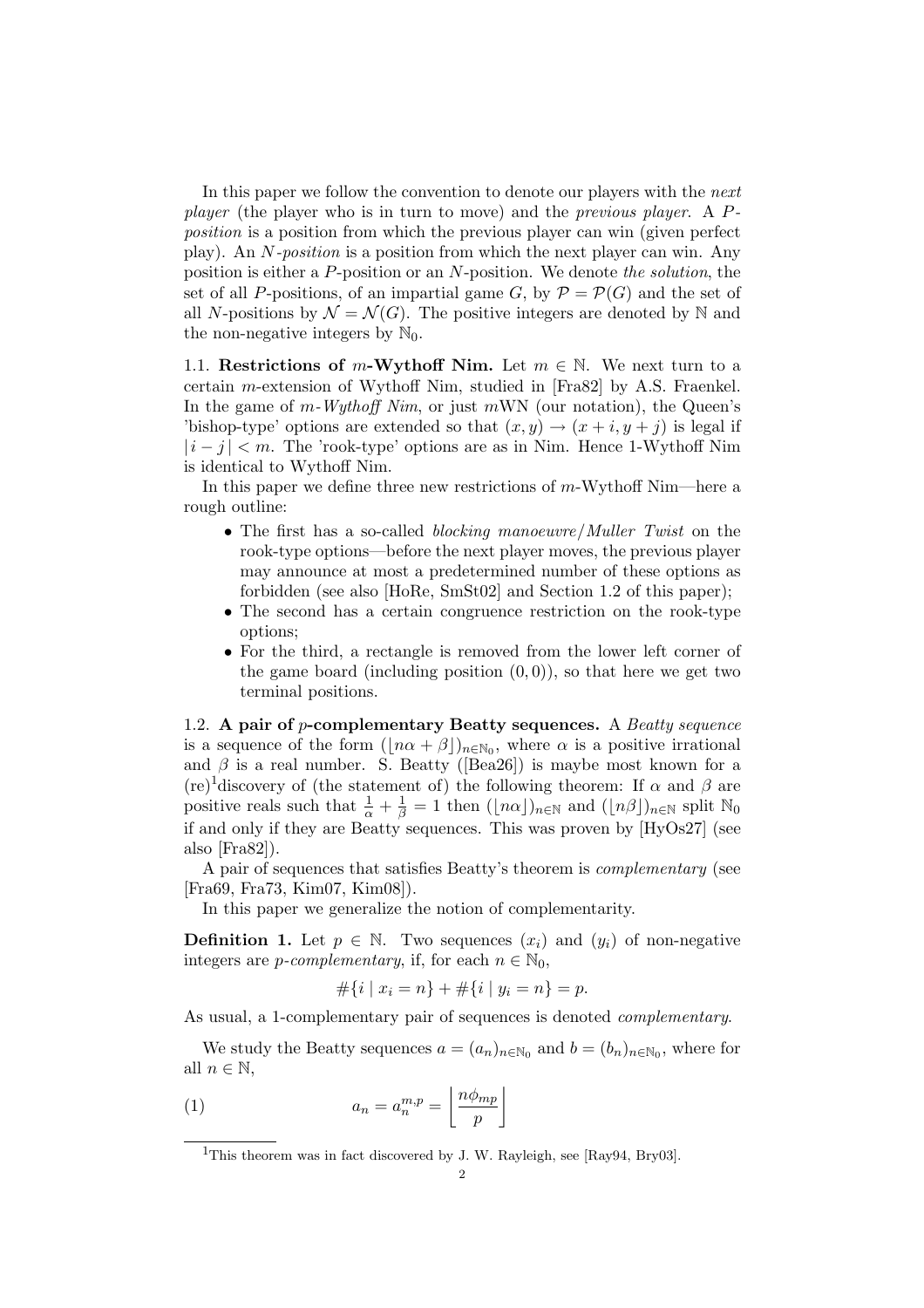and

(2) 
$$
b_n = b_n^{m,p} = \left\lfloor \frac{n(\phi_{mp} + mp)}{p} \right\rfloor,
$$

and where

(3) 
$$
\phi_{\alpha} = \frac{2 - \alpha + \sqrt{\alpha^2 + 4}}{2}.
$$

We show that a and b are p-complementary. (Notice also that, for all  $n$ ,  $b_n - a_n = mn.$ 

In [Wyt07] W.A. Wythoff proved that the solution of Wythoff Nim is given by  $\{\{a_n^{1,1}, b_n^{1,1}\}^2 \mid n \in \mathbb{N}_0\}$ , Then in [Fra82] it was shown that the solution of  $m$ -Wythoff Nim is

$$
\{\{a_n^{m,1},b_n^{m,1}\}\mid n\in\mathbb{N}_0\}.
$$

1.3. Recurrence. Let  $X$  be a strict subset of the non-negative integers. Then the *Minimal EXclusive* of X is defined as usual (see [Con76]):

$$
\max X := \min(\mathbb{N}_0 \backslash X).
$$

For  $n \in \mathbb{N}_0$  put

(4) 
$$
x_n = \max\{x_i, y_i \mid i \in [0, n-1]\}\
$$
and  $y_n = x_n + mn$ .

With notation as in (4), it was proven in [Fra82] that  $(x_n) = (a^{m,1})$  and  $(y_n) = (b^{m,1})$ . The minimal exclusive algorithm in (4) gives an exponential time solution to  $m$ WN whereas the Beatty-pair in (1) and (2) give a polynomial time ditto. (For interesting discussions on complexity issues for combinatorial games, see for example [Fra04, FrPe09].) We show that one may obtain  $a$  and  $b$  by three minimal exclusive algorithms, which in various ways generalize (4).

It is well-known that the solution of Wythoff Nim satisfies the complementary equation (see for example [Kim95, Kim07, Kim08])

$$
x_{x_n} = y_n - 1.
$$

For arbitrary positive integers  $m$  and  $p$ , we generalize this formula to a 'p-complementary equation'

$$
(5) \t\t x_{\varphi_n} = y_n - 1,
$$

where  $\varphi_n = \frac{x_n + (mp-1)y_n}{m}$  $\frac{np-1}{m}$ , and show that a solution is given by  $x = a$  and  $y = b$ .

1.4. I.G. Connell's restriction of Wythoff Nim. In the literature there is another generalization of Wythoff Nim that is of special interest to us. Let  $p \in \mathbb{N}$ . In [Con59] I.G. Connell studies the restriction of Wythoff Nim, where the the rook-type options are restricted to jumps of precise multiples of p. This game we call Wythoff modulo-p Nim and denote with  $WN^{(p)}$ . Hence Wythoff modulo-1 Nim equals Wythoff Nim.

<sup>&</sup>lt;sup>2</sup>As usual,  $\{x, y\}$  denotes unordered pairs (of integers), that is  $(x, y)$  and  $(y, x)$  are considered the same.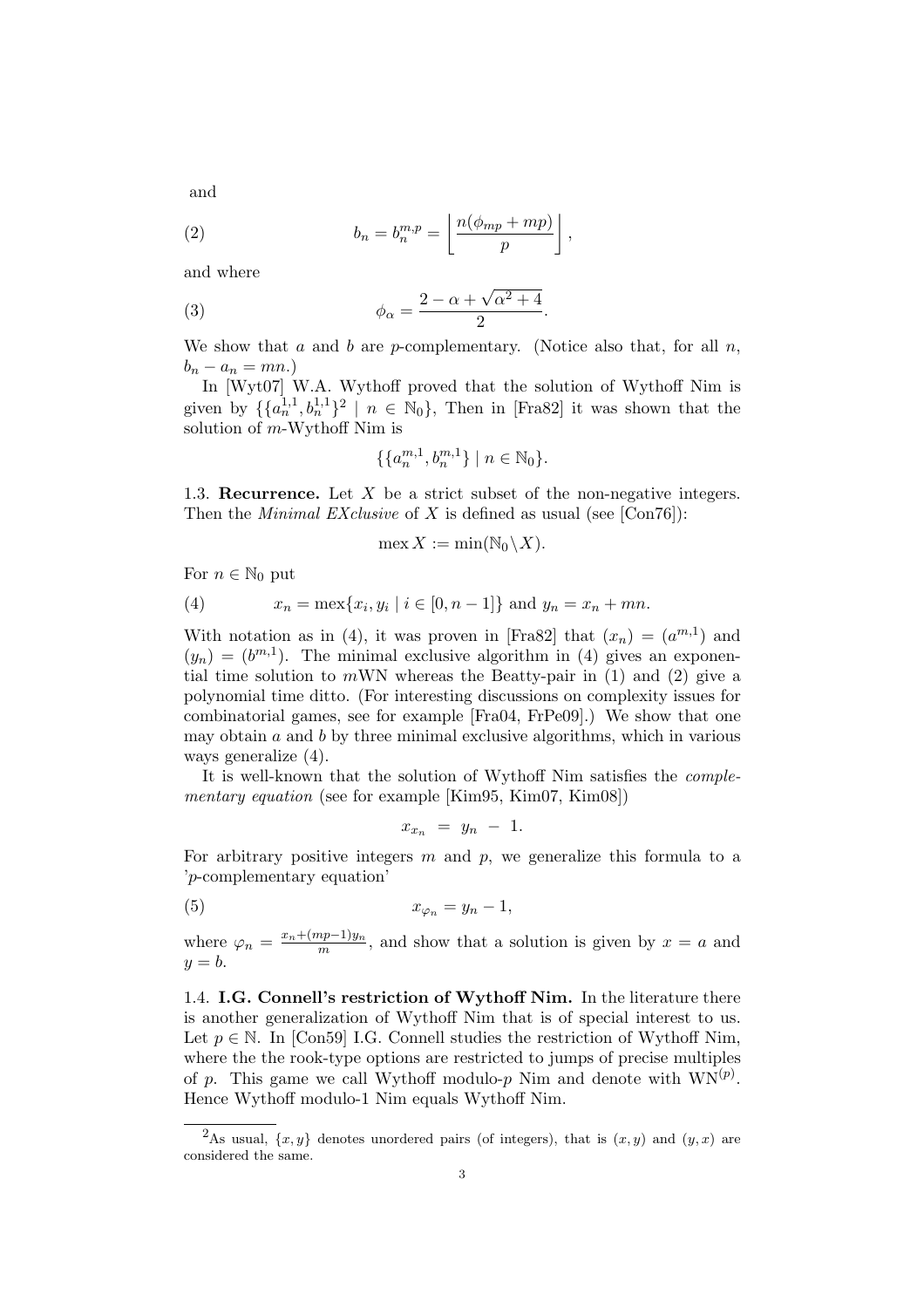

FIGURE 1. The P-positions of Wythoff modulo-3 Nim,  $WN^{(3)}$  are the positions nearest the origin such that there are precisely three positions in each row and column and one position in each NE-SW-diagonal. The black positions represent the (first few) P-positions of 3-Wythoff Nim, namely the positions nearest the origin such that there is precisely one position in each row and one position in every third NE-SW diagonal.

Call the P-positions of  $WN^{(p)} \{ \{c_n, d_n\} \mid n \in \mathbb{N}_0 \}$ , where  $c_n = c_n^{(p)}$  and  $d_n = d_n^{(p)}$  and let  $\phi_\alpha$  be as in (3). The general solution of  $WN^{(p)}$  is given by l. º

$$
c_n = \left\lfloor \frac{n\phi_p}{p} \right\rfloor \text{ and } d_n = c_n + n,
$$

a formula which can be derived from [Con59]—from which one may also deduce that  $(c_i)$  and  $(d_i)_{>0}$  are p-complementary. Notice that, for fixed p and for all  $n, a_n^{1,p} = c_n^{(p)}$  and  $b_n^{1,p} = d_n^{(p)}$ ,.

| $d_n^{(3)}$      |                                                                                              |  | $\vert 1 \vert 2 \vert$ |  |  |                                |   |                                                 |                           |   |             |            |                                   | $ 4 5 7 8 10 11 12 14 15 17 18 20 21 22$ |   |  |
|------------------|----------------------------------------------------------------------------------------------|--|-------------------------|--|--|--------------------------------|---|-------------------------------------------------|---------------------------|---|-------------|------------|-----------------------------------|------------------------------------------|---|--|
| $ c_n^{(3)}$     |                                                                                              |  |                         |  |  |                                |   |                                                 | 1   1   2   2   3   3   3 |   | $4^{\circ}$ | $4 \mid 5$ | $\vert 5 \vert$                   | $6-1$                                    | 6 |  |
| $\boldsymbol{n}$ |                                                                                              |  |                         |  |  | $+5$ <sup><math>+</math></sup> | 6 | $\begin{array}{c} \begin{array}{c} \end{array}$ | 8                         | 9 |             |            | $10 \mid 11 \mid 12 \mid 13 \mid$ | 14 <sup>1</sup>                          |   |  |
|                  | TABLE 1 Some values of $a^{(3)} = 1$ $n\phi_{3} + n\phi_{4}$ $d^{(3)} = a^{(3)} + n\phi_{4}$ |  |                         |  |  |                                |   |                                                 |                           |   |             |            |                                   |                                          |   |  |

TABLE 1. Some values of  $c_n^{(3)} = \lfloor \frac{n\phi_3}{3} \rfloor$  and  $d_n^{(3)} = c_n^{(3)} + n$ .

Remark 1. In Connell's presentation, for the proof of the above formulas, he rather uses p pairs of complementary sequences of integers (in analogy with the discovery of a new formulation of Beatty's theorem in [Sko57]). We have indicated this pattern of P-positions with different shades in Figure 1. In fact, the squares of darkest shade, starting with  $(0, 0)$  are P-positions of 3-Wythoff Nim—in general  $a_n^{p,1} = c_{pn}^{(p)}$  and  $b_n^{p,1} = d_{pn}^{(p)}$ — and, as we will see, given a certain game constant, each lighter shade represents the solution of our third variation of this game.

Remark 2. In [BoFr73], Fraenkel and I. Borosh study yet another variation of both  $m$ -Wythoff Nim and Wythoff modulo- $p$  Nim which includes a (different from ours) Beatty-type characterization of the P-positions.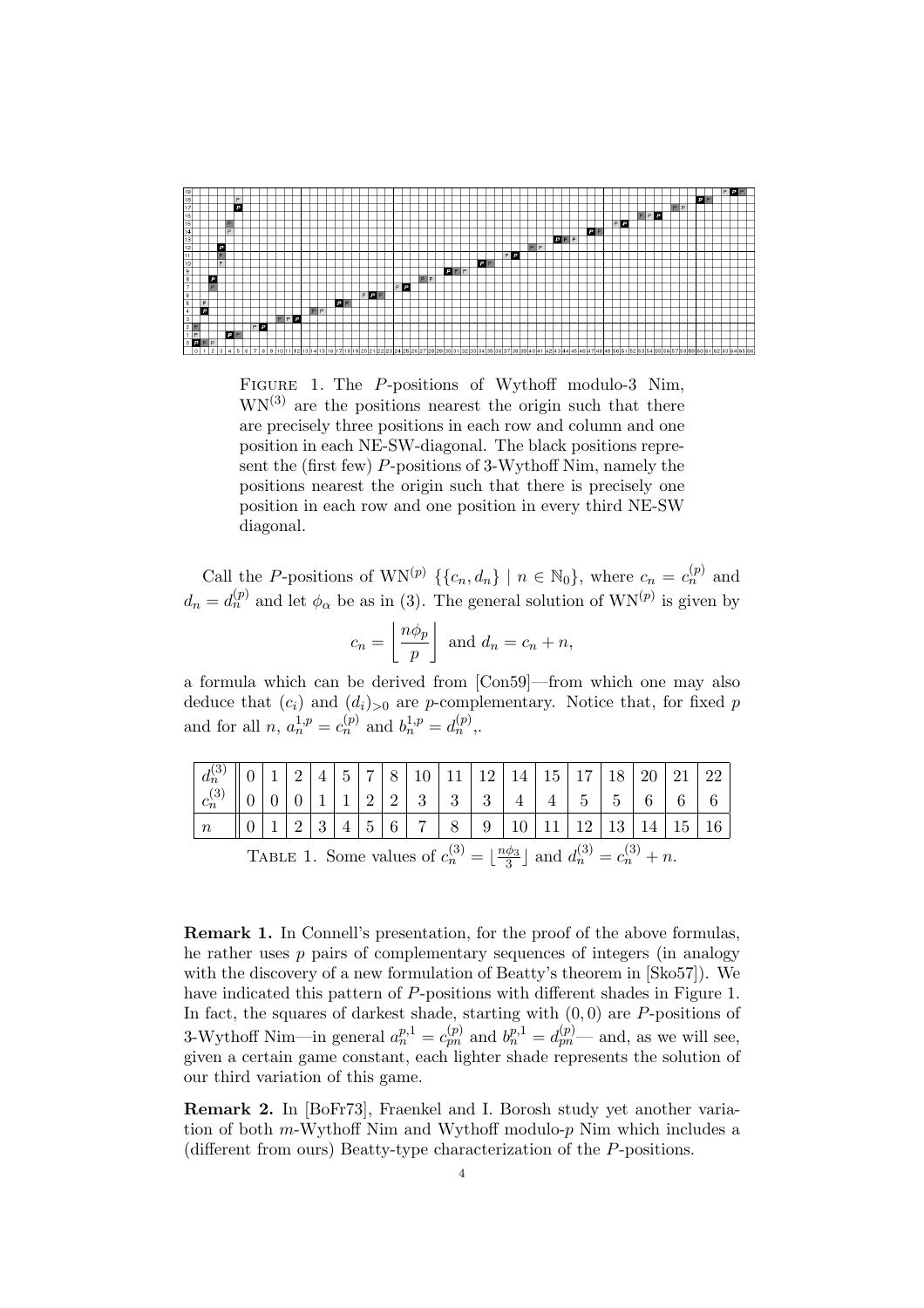1.5. Exposition. In Section 2 we define our games, exemplify them and state our main theorem. Roughly: For each of our games, given appropriate game constants, a position is P if and only if it is of the form  $\{a_n, b_n\}$ , with a and b as in (1) and (2) (so that, in terms of game complexity, the solution of each of our games is polynomial). In Section 3 we generalize Beatty's theorem to p-complementary sequences and prove some arithmetic properties of a and  $b$ —most important of which is that (for fixed m and p) a and b are p-complementary. Then, in Section 4, for arbitrary m and  $p > 1$ , we prove that our new pair of sequences is unique in the sense that it is the only pair of p-complementary Beatty sequences for which one of the sequences is (strictly) increasing. Section 5 is devoted to our  $p$ complementary equation (5) and minimal exclusive algorithms. In Section 6 we prove our game theory results (stated in Section 2) and finally in Section 7 a few questions are posed.

Let us, before we move on to our games, give some more background to the so-called blocking manoeuvre in the context of Wythoff Nim.

1.6. A bishop-type blocking variation of m-Wythoff Nim. Let  $m, p \in$ N. In [HeLa06] we gave an exponential time solution to a variation of  $m$ -Wythoff Nim with a 'bishop-type' blocking manoeuvre, denoted by  $p$ -Blocking m-Wythoff Nim (and with  $(m, p)$ -Wythoff Nim in [Lar09]).

The rules are as in  $m$ -Wythoff Nim, except that before the next player moves, the previous player is allowed to block off (at most)  $p-1$  bishoptype—note, not m-bishop-type—options and declare that the next player must refrain from these options. When the next player has moved, any blocked options are forgotten.

The solution of this game is in a certain sense 'very close' to pairs of Beatty sequences (see also the Appendix of [Lar09]) of the form

$$
\left(\left\lfloor n \frac{\sqrt{m^2+4p^2}+2p-m}{2p}\right\rfloor\right) \text{and} \left(\left\lfloor n \frac{\sqrt{m^2+4p^2}+2p+m}{2p}\right\rfloor\right).
$$

But we explain why there can be no Beatty-type solution to this game for  $p > 1$ . However, in [Lar09], for the cases  $p|m$ , we give a certain 'Beatty-type' characterisation. For these kind of questions, see also [BoFr84]. However, a recent discovery, in [Had, FrPe09], provides a polynomial time algorithm for the solution of  $(m, p)$ -Wythoff Nim (for any combination of m and p).

An interesting connection to 4-Blocking 2-Wythoff Nim is presented in [DuGr08], where the authors give an explicit bijection of solutions to a variation of Wythoff's original game, where a player's bishop-type move is restricted to jumps by multiples of a predetermined positive integer.

For another variation, [Lar09] defines the rules of a so-called move-size dynamic variation of two-pile Nim,  $(m, p)$ -Imitation Nim, for which the Ppositions, treated as starting positions, are identical to the P-positions of  $(m, p)$ -Wythoff Nim.

This discovery of a 'dual' game to  $(m, p)$ -Wythoff Nim has in its turn motivated the study of dual constructions of the 'rook-type' blocking manoeuvre in this paper.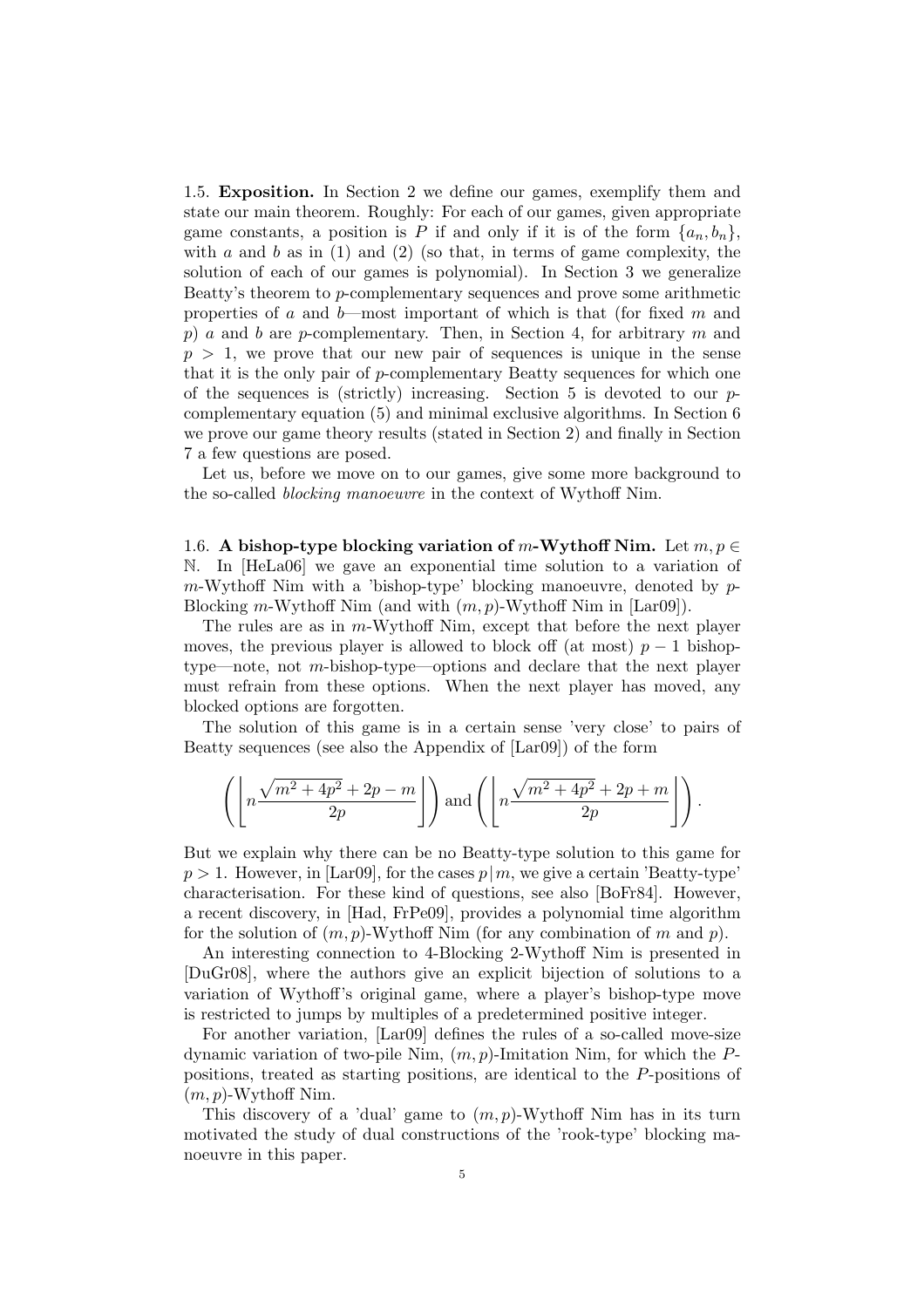#### 2. Three games

This section is devoted to defining and exemplifying our new game rules and to state our main result. We begin by introducing some (non-standard) notation whereby we 'decompose' the Queen's moves into rook-type and bishop-type ditto.

**Definition 2.** Fix  $m, p \in \mathbb{N}$  and an  $l \in \{0, 1, \ldots, m\}$ .

- (i) An  $(l, p)$ -rook moves as in Nim, but the length of a move must be  $ip+j > 0$  positions for some  $i \in \mathbb{N}_0$  and  $j \in \{0, 1, \ldots, l-1\}$  (we denote a  $(0, p)$ -rook by a p-rook and a  $(p, p)$ -rook simply by a rook);
- (ii) A m-bishop may move  $0 \leq i \leq m$  rook-type positions and then any number of, say  $j \geq 0$ , bishop-type positions (a *bishop* moves as in Chess), all in one and the same move, provided  $i + j > 0$  and the  $L^1$ -distance to  $(0,0)$  decreases.

2.1. Game definitions. As is clear from Definition 2 the rook-type options intersect the m-bishop-type options precisely when  $m > 1$ . For example,  $(2,3) \rightarrow (1,3)$  is both a 2-bishop-type and a rook-type move. We will make use of this fact when defining the blocking manoeuvre. Therefore, let us introduce some new terminology.

Fix an  $m \in \mathbb{N}$ . A rook-type option, which is not of the form of the mbishop as in Definition 2 (ii), is a roob(-type)<sup>3</sup> option. Hence, for  $m = 2$ ,  $(2,3) \rightarrow (2,1)$  is a roob option, but  $(2,3) \rightarrow (2,2)$  is not (both are rook options).

Let us define our games.

### **Definition 3.** Fix  $m, p \in \mathbb{N}$ .

(1) The game of m-Wythoff p-Blocking Nim, or  $mWN^p$ , is a restriction of m-Wythoff Nim with a roob-type blocking manoeuvre.

The Queen moves as in  $m$ -Wythoff Nim (that is, as the  $m$ -bishop or the rook), but with one exception: Before the next player moves, the previous player may *block off* (at most)  $p-1$  of the next player's roob options. The blocked options are then excluded from the Queen's options. As usual, each blocking manoeuvre is particular to a specific move; that is, when the next player has moved, any blocked options are forgotten and has no further impact on the game. (For  $p = 1$  this game equals m-Wythoff Nim.)

- (2) Fix an integer  $0 \leq l < p$ . In the game of m-Wythoff Modulo-p l-Nim, or  $mWN^{(l,p)}$ , the Queen moves as the m-bishop or the  $(l, p)$ -rook. For  $l = 0$  we denote this game by m-Wythoff Modulo-p Nim or  $m$ WN<sup>(p)</sup>. (In case  $m = l = 0$  the game reduces to Wythoff modulo-p Nim, whereas for  $l = p$  the game is simply m-Wythoff Nim.)
- (3a) Fix an integer  $0 \leq l < p$ . In the game of *l*-Shifted mxp-Wythoff Nim, or  $m \times p$ WN<sub>l</sub>, the Queen moves as in  $(mp)$ -Wythoff Nim (that is, as the  $(mp)$ -bishop or the rook), except that, if  $l > 0$ , it is not allowed to move to a position of the form  $(i, j)$ , where  $0 \leq i \leq ml$  and

 $3$ Think of 'roob' as 'ROOk minus m-Bishop', or maybe 'ROOk Blocking'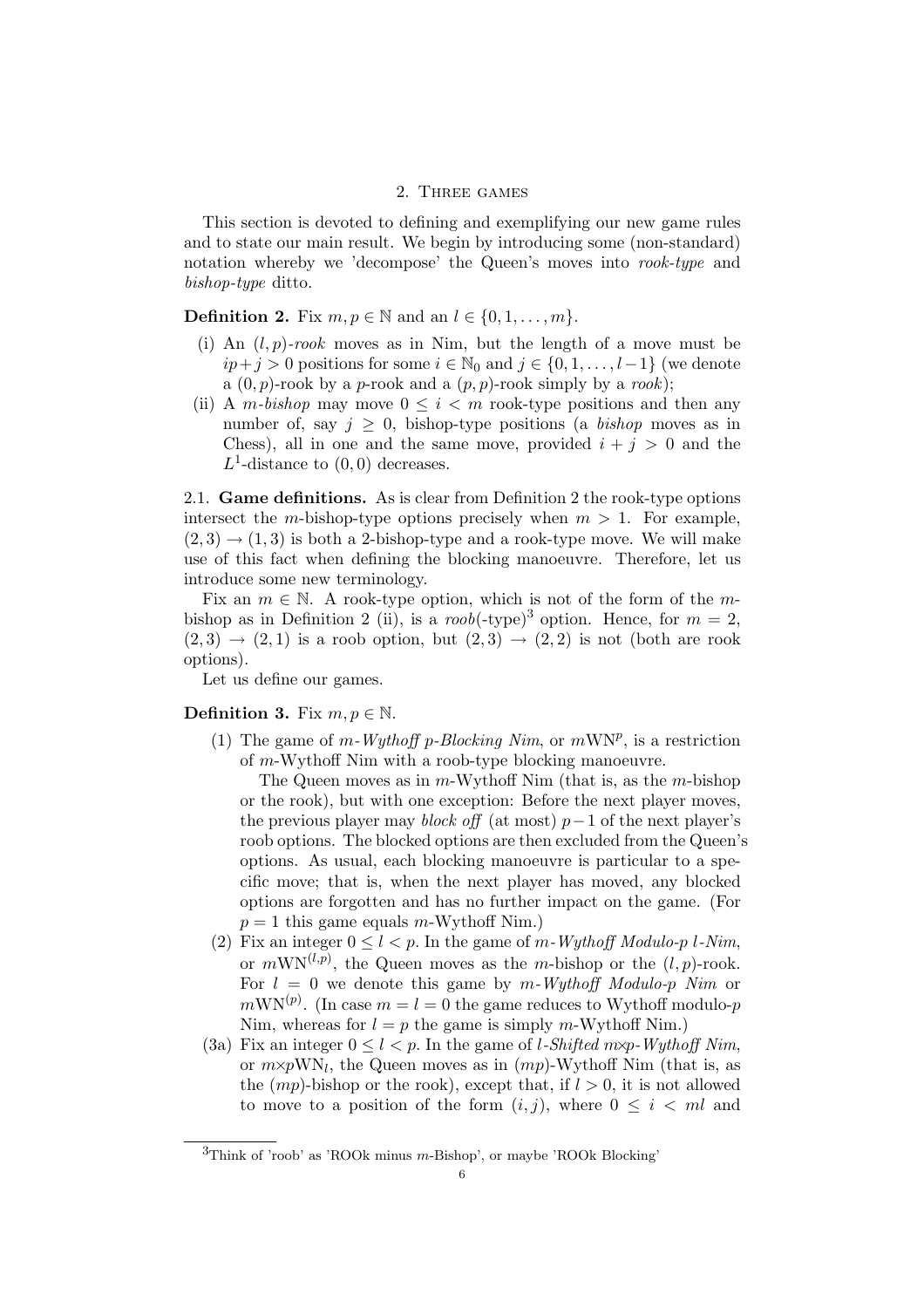$0 \leq j \leq m(p-l)^4$ . Hence, for this case, the terminal positions are  $(ml, 0)$  and  $(0, m(p - l))$ . On the other hand  $m \times p$ WN<sub>0</sub> is identical to (mp)-Wythoff Nim.

(3b) The game of  $m \times p$ -Wythoff Nim,  $m \times p$ WN: Before the first player moves, the second player may decide the parameter  $l$  as in  $(3a)$ . Once the parameter  $l$  is fixed, it remains the same until the game has terminated, so that for the remainder of the game, the rules are as in  $m \times p \text{WN}_l$ .

2.2. Examples. Let us illustrate some of our games, where our players are Alice and Bob—Alice makes the first move (and Bob makes the first blocking manoeuvre in case the game has a Muller twist).

**Example 1.** Suppose the starting position is  $(0, 2)$  and the game is  $2WN^2$ . Then the only bishop-type move is  $(0, 2) \rightarrow (0, 1)$ . There is precisely one roob option, namely  $(0, 0)$ . Since this is a terminal position Bob will block it off from Alice's options, so that Alice has to move to  $(0, 1)$ . The move  $(0, 1) \rightarrow (0, 0)$  cannot be blocked off for the same reason, so Bob wins. If  $y > 3$  there is always a move  $(0, y) \rightarrow (0, x)$ , where  $x = 0$  or 2. This is because the previous player may block off at most one option. Altogether, this gives that  $\{0, y\}$  is P if and only if  $y = 0$  or 2.

**Example 2.** Suppose the starting position is  $(0, 2)$  and the game is  $2WN^{(2)}$ . Alice can move to  $(0, 0)$ , since  $0 \equiv 2 \pmod{2}$ , so  $(0, 2)$  is N. On the other hand, the position  $(0, 3)$  is P since the only options are  $(0, 2)$  and  $(0, 1)$ . (The latter is N since the 2-bishop can move  $(0, 1) \rightarrow (0, 0)$ .)

**Example 3.** Suppose the starting position is  $(0, 2)$  and the game is  $2WN^{(2, 4)}$ . Alice cannot move to  $(0, 0)$ , since  $2 - 0 \neq 3, 4 \pmod{4}$  and since  $(0, 1) \rightarrow$  $(0, 0)$  is a 2-bishop-type move  $(0, 1)$  is N, so that  $\{0, 2\}$  must be P. Then  $(0, 3)$  is N and since  $(0, y) \rightarrow (0, 0)$  is legal if  $y = 4$  or 5 we get, by similar reasoning, that  $\{0, y\}$  is N for all  $y \geq 3$ .

**Example 4.** Suppose the starting position is  $(0, 4)$  and the game is  $2WN<sup>3</sup>$ . Then the only bishop-type move is  $(0, 4) \rightarrow (0, 3)$ , so that the roob options are  $(0, 0), (0, 1), (0, 2)$ . Bob may block off 2 of these positions, say  $(0,0), (0,2)$ . Then if Alice moves to  $(0,1)$  she will loose (since she may not block of  $(0,0)$ , so suppose rather that she moves to  $(0,3)$ . Than she may not block off  $(0, 2)$  so Bob moves  $(0, 3) \rightarrow (0, 2)$  and blocks off  $(0, 0)$ . Hence  $(0, 4)$  is a *P*-position.

**Example 5.** Suppose the starting position is  $(0, 4)$  and the game is  $2WN^{(3)}$ . Alice cannot move to  $(0,0)$  or  $(0,2)$ . But  $(0,1) \rightarrow (0,0)$  is a 2-bishop-type option and  $(0, 3) \rightarrow (0, 0)$  is a 3-rook-type option. This shows that  $(0, 4)$  is a P-position.

Notice that, in comparison to Examples 4 and 5, the P-positions in the Examples 1 and 2 are distinct in spite the identical game constants ( $m =$  $p = 2$ ). On the other hand, the P-positions in Examples 1 and 3 coincide.

<sup>4</sup>One may think of the game as if this lower left rectangle is cut out from the game board.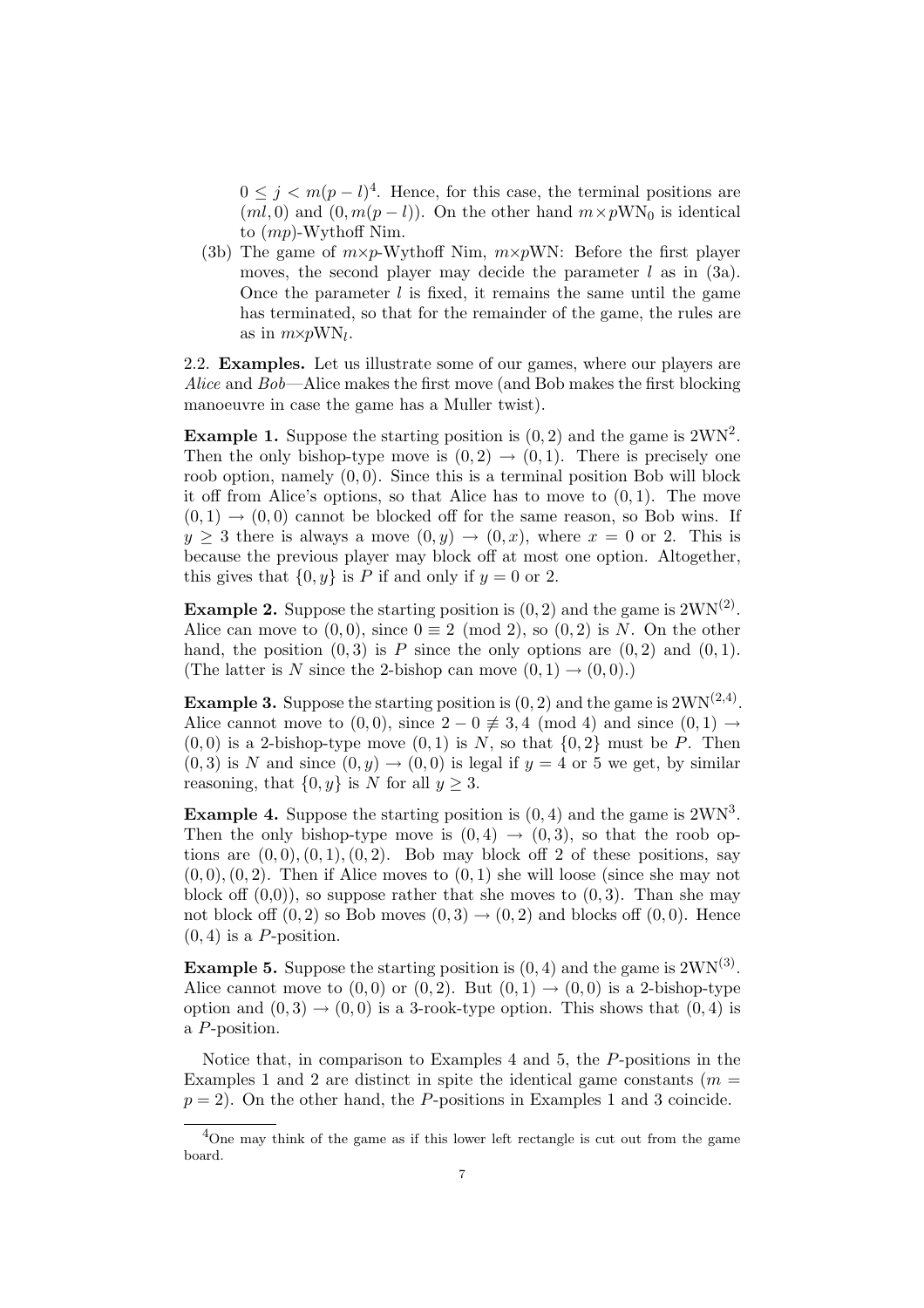**Example 6.** If the starting position is  $(0, 4)$  and the game is  $2 \times 3WN_1$ , then Alice cannot move so that Bob wins. If, on the other hand, the game is  $2\times3\text{WN}_2$ , the position  $(0, 2)$  is terminal and so Alice wins (by moving  $(0, 4) \rightarrow (0, 2)$ .

Suppose now that the starting position of  $2\times3\text{WN}_2$  is (1,8). Then, Alice may move to  $(0, 2)$ . But if the starting position of  $2 \times 3 \text{WN}_0$  is  $(1, 7)$  Alice may not move to  $(0, 0)$  and hence Bob wins.



FIGURE 2. P-positions of 2WN<sup>(3)</sup>, 2WN<sup>3</sup>, 2WN<sup>2,6</sup> and 2× 3WN—the positions nearest the origin such that there are precisely three positions in each row and column and one position in every second NE-SW-diagonal. The palest coloured squares represent P-positions of  $2\times3\text{WN}_1$ . They are of the form  $(a_{3n+1}, b_{3n+1})$  or  $(b_{3n+2}, a_{3n+2})$ . The darkest squares,  $\left(\frac{a_{3i}^{2,3}}{a_{3i}^{2,3}}\right)$  $\left(2,3,2,3,3,1,6\right)$ , represent the solution of 6WN.

| $b_n^{2,3}$     |   | ົ |   | $\overline{ }$ | ◡ |               | 14 | 16             | 19                | 21 | 23 | 26 | 28  | 31            | 33            | 35     | 38     |
|-----------------|---|---|---|----------------|---|---------------|----|----------------|-------------------|----|----|----|-----|---------------|---------------|--------|--------|
| $a_n^{2,3}$     |   |   |   |                |   |               | റ  | $\Omega$       | $\mathbf{Q}$<br>◡ | 3  | 3  |    |     | $\mathcal{O}$ | $\mathcal{C}$ | ►<br>G | ◠<br>0 |
| $b_n$<br>$-a_n$ |   |   |   | v              |   | $10\,$        | 10 |                | 16                | 18 | 20 | 22 | 24  | 26            | 28            | 30     | 32     |
| $\it n$         | υ |   | ↵ | - 2<br>◡       |   | $\mathcal{C}$ | 6  | $\overline{ }$ |                   | 9  |    |    | 1 ດ | 19.5<br>ŦΘ    | 14            | 5 L    | 16     |

Table 2. Some initial values of the Beatty pairs defined in (1) and (2), here  $m = 2$  and  $p = 3$ , together with the differences of their coordinates  $(=2n)$ .

2.3. Game theory results. We may now state our main results. We prove them in Section 6, since our proofs depend on some arithmetic results presented in Section 3,4 and 5.

**Theorem 2.1.** Fix  $m, p \in \mathbb{N}$  and let a and b be as in (1) and (2). Then

- (i)  $\mathcal{P}(m\text{WNP}) = \{\{a_i, b_i\} \mid i \in \mathbb{N}_0\};$
- (ii) (a)  $\mathcal{P}(m\text{WN}^{(p)}) = \{\{a_i, b_i\} \mid i \in \mathbb{N}_0\}$  if and only if  $\gcd(m, p) = 1;$ (b)  $\mathcal{P}(m\text{WN}^{(m,mp)}) = \{\{a_i, b_i\} \mid i \in \mathbb{N}_0\};$
- (iii) (a)  $\mathcal{P}(m \times p \text{WN}_l) = \{(a_{ip+l}, b_{ip+l}) \mid i \in \mathbb{N}_0\} \cup \{(b_{ip-l}, a_{ip-l}) \mid i \in \mathbb{N}\}\$ (b)  $\mathcal{P}(m \times p \text{WN}) = \{ \{a_i, b_i\} \mid i \in \mathbb{N}_0 \}.$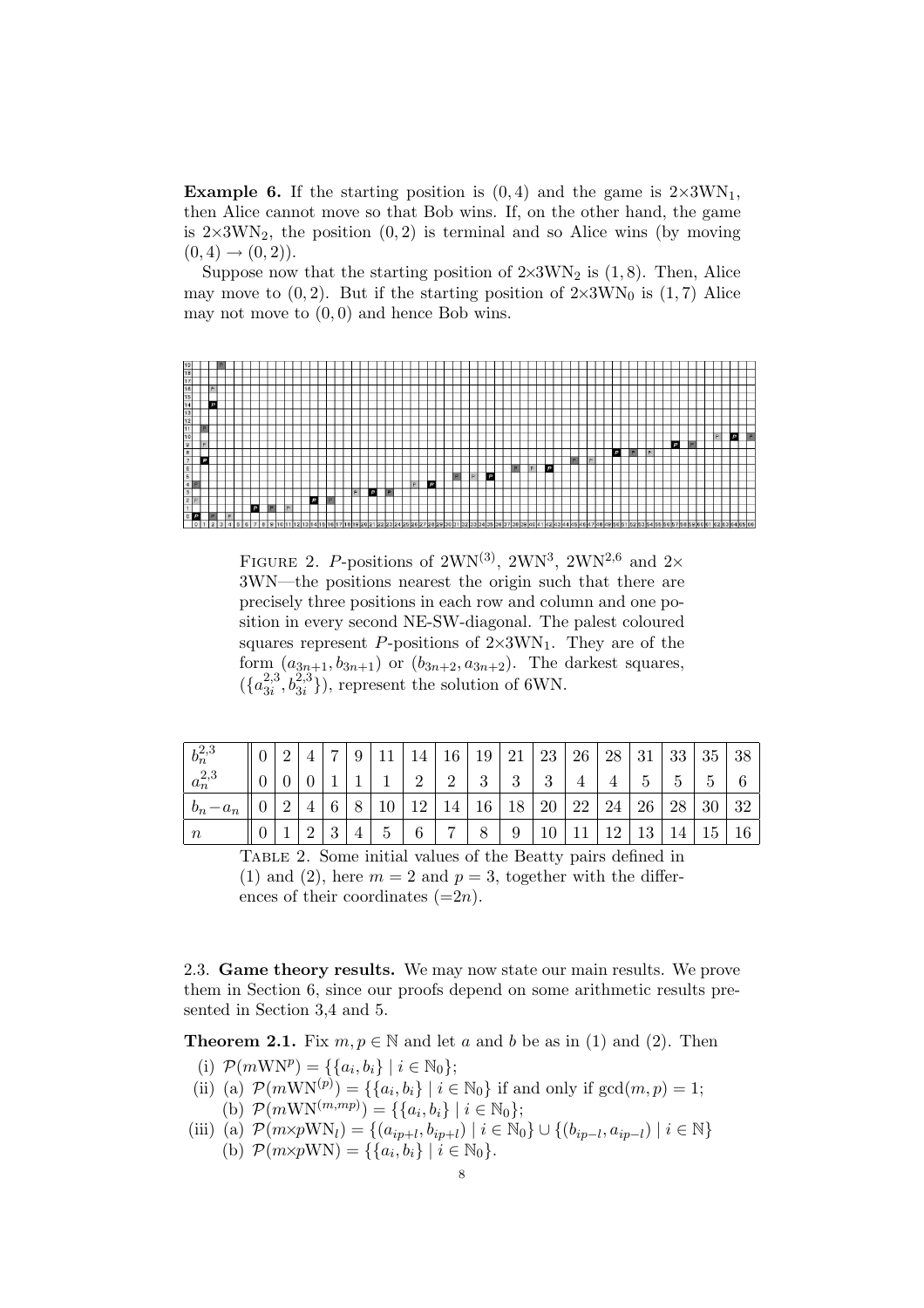#### 3. More on p-complementary Beatty sequences

As we have seen, it is customary to represent the solution of 'a removal game on two heaps' as a sequence of pairs of non-negative integers; or more precisely, as pairs of non-decreasing sequences of non-negative integers. This leads us to a certain extension of Beatty's original theorem, to (a pair of) p-complementary sequences.

In the literature there is a proof of this theorem in [Bry02], where K. O'Bryant uses generating functions (a method adapted from [BoBo93]). Here, we have chosen to include an elementary proof, in analogy to ideas presented in [HyOs27, Fra82].

**Theorem 3.1** (O'Bryant). Let  $0 < \alpha < \beta$  be real numbers such that

$$
\frac{1}{\alpha} + \frac{1}{\beta} = 1.
$$

Let  $p \in \mathbb{N}$ . Then we have that  $(x_i) = (\frac{i\alpha}{n_i})$  $(\frac{a}{p})\}_{i\in\mathbb{N}_0}$  and  $(y_i) = (\lfloor \frac{i\beta}{p}\rfloor)$  $(\frac{p}{p})\big)_{i\in\mathbb{N}}$  are p-complementary, that is, for each  $n \in \mathbb{N}_0$ , l.  $\mathbf{R}$ 

$$
p = #\left\{i \in \mathbb{N}_0 \mid n = \left\lfloor \frac{i\alpha}{p} \right\rfloor\right\} + #\left\{i \in \mathbb{N} \mid n = \left\lfloor \frac{i\beta}{p} \right\rfloor\right\}
$$

if and only if  $\alpha, \beta$  are irrational.

**Proof.** It suffices to establish that exactly p members of the set

$$
S = \{0, \alpha, \beta, 2\alpha, 2\beta, \ldots\}
$$

is in the interval  $[n, n + 1)$  for each  $n \in \mathbb{N}_0$ . But

$$
#(S \cap [0,N]) = #({0, \alpha, 2\alpha, \ldots} \cap [0,N]) + #({\beta, 2\beta, \ldots} \cap [1,N])
$$
  
= 
$$
[pN/\alpha] + 1 + [pN/\beta],
$$

and since

$$
pN/\alpha + pN/\beta - 1 < \lfloor pN/\alpha \rfloor + 1 + \lfloor pN/\beta \rfloor
$$
  

$$
< pN/\alpha + pN/\beta + 1,
$$

we are done.  $\Box$ 

The following result is a special case of the generalization of Beatty's theorem to non-homogeneous sequences in [Sko57, Fra69, Bry03] (so we omit a proof).

Proposition 3.2 (Skolem, Fraenkel). With notation as in Theorem 3.1, for any integer  $0 \leq l < p$ , the sequences

 $(x_{pi+l})$  and  $(y_{pi-l})$ 

are complementary.  $\Box$ 

The next result is almost immediate by definition of  $a$  and  $b$  and by Theorem 3.1. It is central to the rest of the paper.

**Lemma 3.3.** Fix  $m, p \in \mathbb{N}$  and let a and b be as in (1) and (2) respectively. Then for each  $n \in \mathbb{N}_0$  we have that

(i) a and b are p-complementary;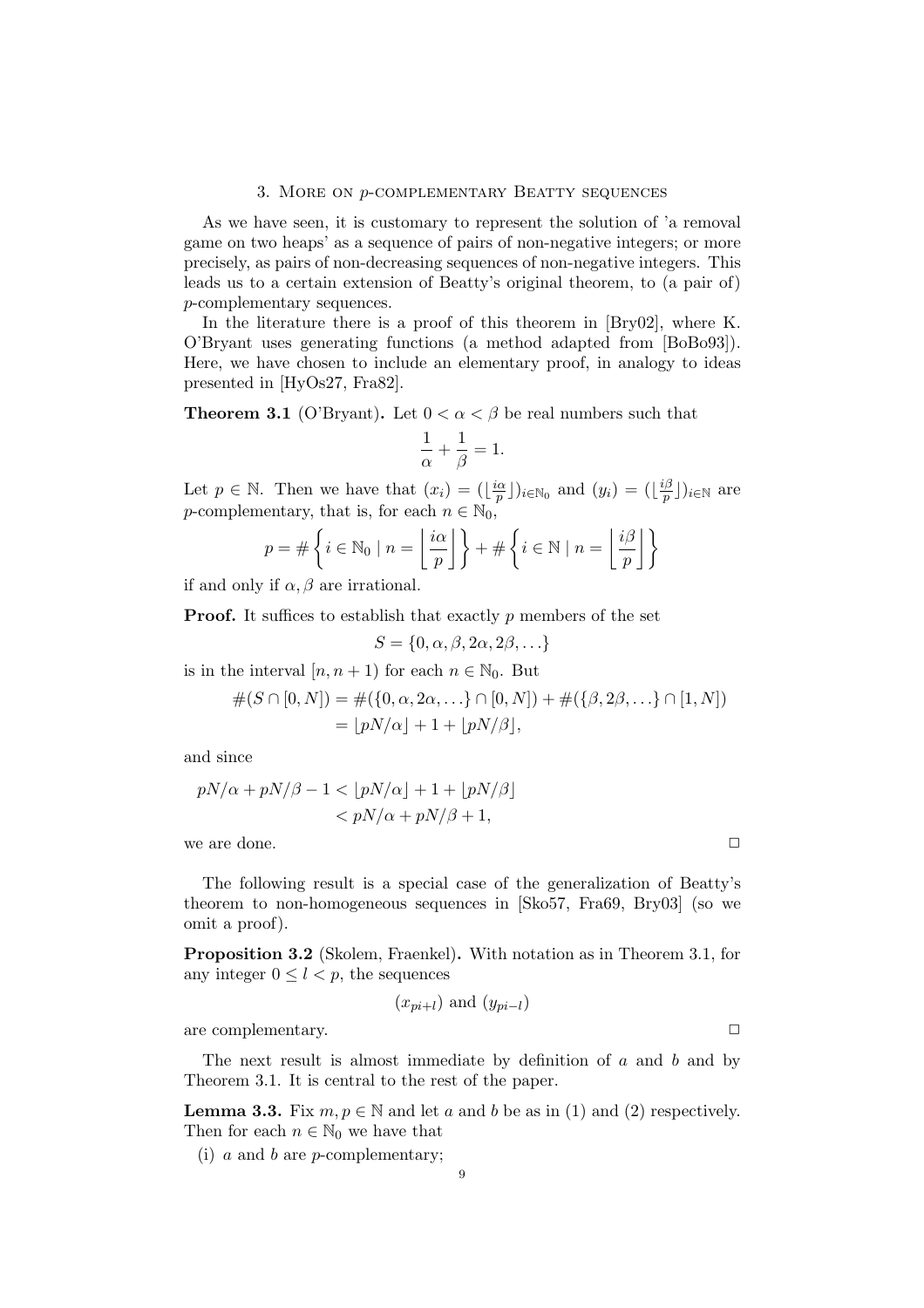(ii)  $b_n - a_n = mn;$ (iii) if  $p=1$ , then (a)  $a_{n+1} - a_n = 1$  and  $b_{n+1} - b_n = m + 1$ , or (b)  $a_{n+1} - a_n = 2$  and  $b_{n+1} - b_n = m + 2$ ; (iv) if  $p > 1$ , then (a)  $a_{n+1} - a_n = 0$  and  $b_{n+1} - b_n = m$ , or (b)  $a_{n+1} - a_n = 1$  and  $b_{n+1} - b_n = m + 1$ .

**Proof.** Since  $\phi_x$  is irrational and  $\frac{1}{\phi_x} + \frac{1}{\phi_x + x} = 1$ , case (i) is immediate from Theorem 3.1.

For case (ii) put  $\nu = \nu_{m,p} = \frac{\phi_{mp}}{p} + \frac{m}{2}$  $\frac{n}{2}$  and observe that  $\begin{array}{ccc} 1 & \ell & m+1 \\ m & \ell & m+1 \end{array}$ 

$$
b_n - a_n = \left\lfloor n\left(\nu + \frac{m}{2}\right) \right\rfloor - \left\lfloor n(\nu - \frac{m}{2}) \right\rfloor.
$$

The result follows since<br> $\lfloor nm \rfloor$ 

$$
\left\lfloor \frac{nm}{2} \right\rfloor - \left\lfloor -\frac{nm}{2} \right\rfloor = \left\lfloor \frac{nm}{2} \right\rfloor + \left\lceil \frac{nm}{2} \right\rceil = mn
$$

for all  $n \in \mathbb{Z}$ .

For case (iii), by [Fra82], we are done. In case  $p > 1$ , by the triangle inequality, we get

$$
0 < \frac{\phi_{m,p}}{p}
$$
\n
$$
= \frac{1}{p} - \frac{m}{2} + \sqrt{\frac{m}{4} + \frac{1}{p^2}}
$$
\n
$$
\frac{1}{p} + \frac{1}{p}
$$
\n
$$
\leq 1, \text{ whenever } p > 1,
$$

so that we may estimate

$$
a_{n+1} - a_n = \left\lfloor \frac{(n+1)\phi_{mp}}{p} \right\rfloor - \left\lfloor \frac{n\phi_{mp}}{p} \right\rfloor \in \{0, 1\}.
$$

Then by (ii) we have

$$
b_{n+1} - b_n = a_{n+1} + m(n+1) - a_n - mn
$$
  
=  $a_{n+1} - a_n + m$ ,

so that (iv) holds.  $\Box$ 

#### 4. A unique pair of p-complementary Beatty sequences

Suppose that, say  $(y_i)$ , in Theorem 3.1, is strictly increasing. In this case, we may formulate certain 'uniqueness properties' for our pairs of  $p$ complementary Beatty sequences (in case  $p = 1$  see also [HeLa06] for extensive generalizations).

**Theorem 4.1.** Fix an integer  $p > 1$ . Suppose  $x = (x_i) = (x_i)_{i \in \mathbb{N}_0}$  and  $y = (y_i) = (y_i)_{i \in \mathbb{N}_0}$  are non-decreasing sequences of non-negative integers such that  $x_0 = y_0 = 0$  and, for all  $n, x_n \leq y_n$ . Then the following items are equivalent: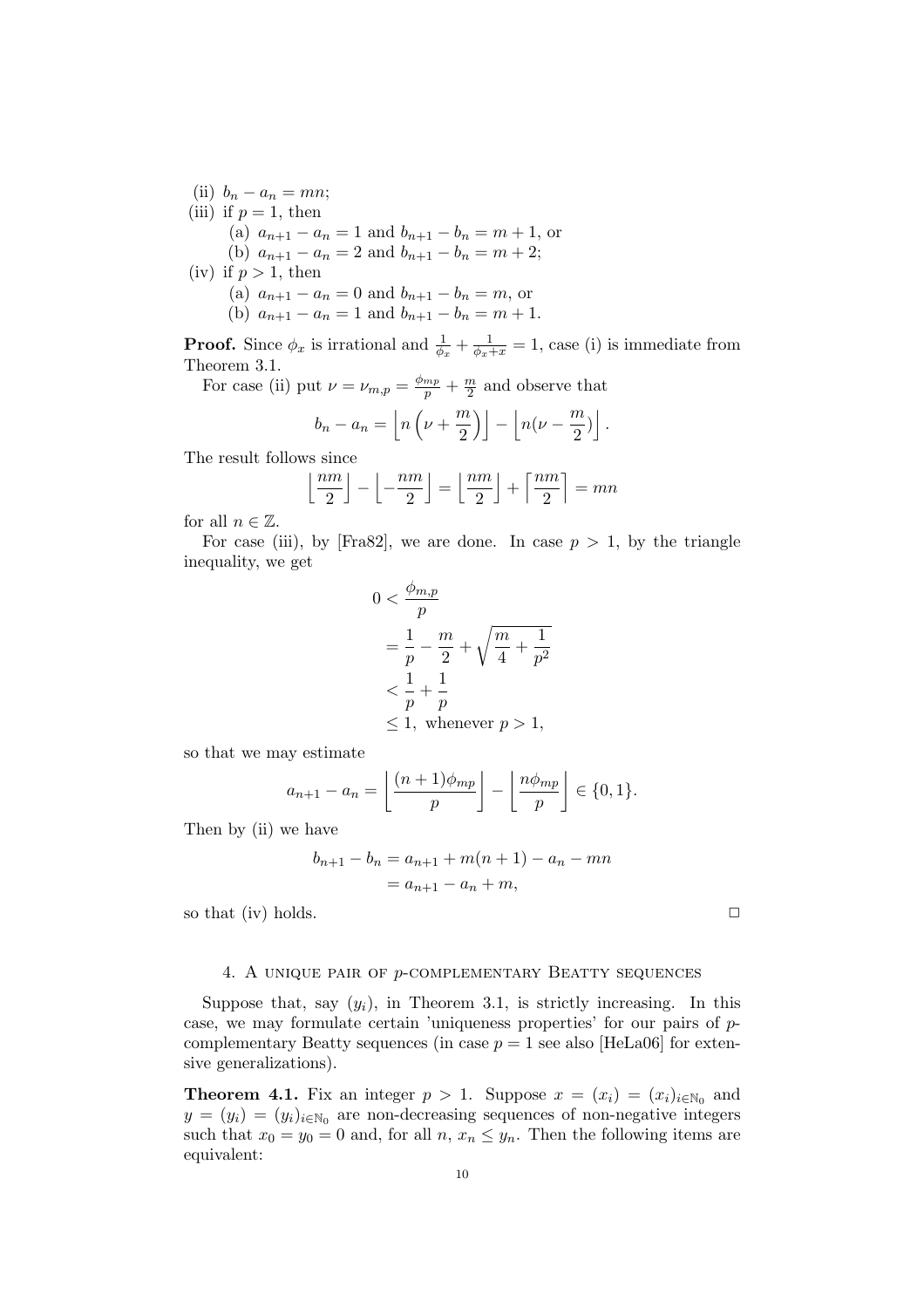- (i)  $(x_i)$  and  $(y_i)_{i>0}$  are p-complementary and there is an  $m \in \mathbb{N}$  such that, for all  $n, y_n - x_n = mn;$
- (ii)  $(x_i)$  and  $(y_i)_{>0}$  are p-complementary Beatty sequences and  $(y_i)$  is (strictly) increasing;
- (iii) for some fixed  $m \in \mathbb{N}$  and for all  $n, x_n = a_n^{m,p}$  and  $y_n = b_n^{m,p}$ ;

Proof. By Lemma 3.3 it is clear that (iii) implies (ii) and (i). Hence, it suffices to prove that (i) implies (iii) and (ii) implies (iii).

- (i)  $\Rightarrow$  (iii): Since x is non-decreasing the condition  $y_n x_n = mn$  clearly implies that y is increasing. Since  $p > 1$ , by this and by p-complementarity of x and y we get  $x_1 - x_0 = 0$  and  $y_1 - y_0 = m$ . Suppose further that Lemma  $(3.3)$  (iv) holds for each of the n first entries of the sequences  $(x_i)$  (exchanged for  $(a_i)$ ) and  $(y_i)$  (exchanged for  $(b_i)$ ) respectively. Then, since these sequences are  $p$ -complementary and  $y$  is increasing, we get that  $x_{n+1} - x_n = 0$  or  $x_{n+1} - x_n = 1$  (otherwise the integer  $x_n + 1$  would have at most one representation in the sequences x and y, a contradiction). By  $y_n - x_n = mn$ , we get that Lemma (3.3) (iv) is satisfied for  $x$  and  $y$ . But, by Lemma  $(3.3)$  (i) and (ii) the same inductive argument also holds for the sequences  $(a_i)$  and  $(b_i)$  (in the sense that  $x_{n+1} - x_n = 0$  if and only if  $a_{n+1} - a_n = 0$ , so we are done.
- (ii)⇒ (iii): for each  $n \in \mathbb{N}_0$ , the 'first difference' of a Beatty sequence  $z = (z_i)$  is  $z_{n+1} - z_n \in {\delta(z), \Delta(z)}$  for some non-negative integers  $0 \leq \delta(z)$  $\Delta(z)$ .

By the conditions in (ii) we get that  $\delta(x) = 0$ . Then if  $\Delta(x) > 1$ we must have  $\delta(y) = 0$  for otherwise the number of representations of 1 is strictly less then  $p$ , which contradicts our assumption, so we must have  $\Delta(x) = 1$ .

Clearly we may take  $\delta(y) = m > 0$  so we must show that  $\Delta(y) =$  $m+1$ . Suppose that  $\Delta(y) > m+1$ . Then me may estimate the number of Sturmian words of the successive differences for the sequence x. We already know that (iv a) or (iv b) holds for a Beatty sequence so that  $S_x(p(m+1)-1) = p(m+1)$  whenever  $\Delta(y) = m+1$ , and where  $S_x$  is the function that counts the number of words of successive first differences of x of a given length. But exchanging  $m+1$  for  $m+r$  with  $r > 1$  gives all the same words of length  $p(m+1)$  and in addition it gives the word  $\zeta \zeta \dots \zeta \eta$  where  $\zeta = 00 \dots 01$  and  $\eta = 00 \dots 0$ (where the number of successive  $\zeta$ : are m and the number of successive 0:s are  $p-1$ ). Then we get  $S_x(p(m+1)-1) = p(m+1)+1$ , which contradicts the assumption in (ii) that  $x$  is a Beatty sequence.

 $\Box$ 

#### 5. Recurrence results

We will next generalize the minimal exclusive algorithm in (4). Since our game rules are three-folded we will study three different recurrences. But first we would like to reveal some more structure of our sequences a and b.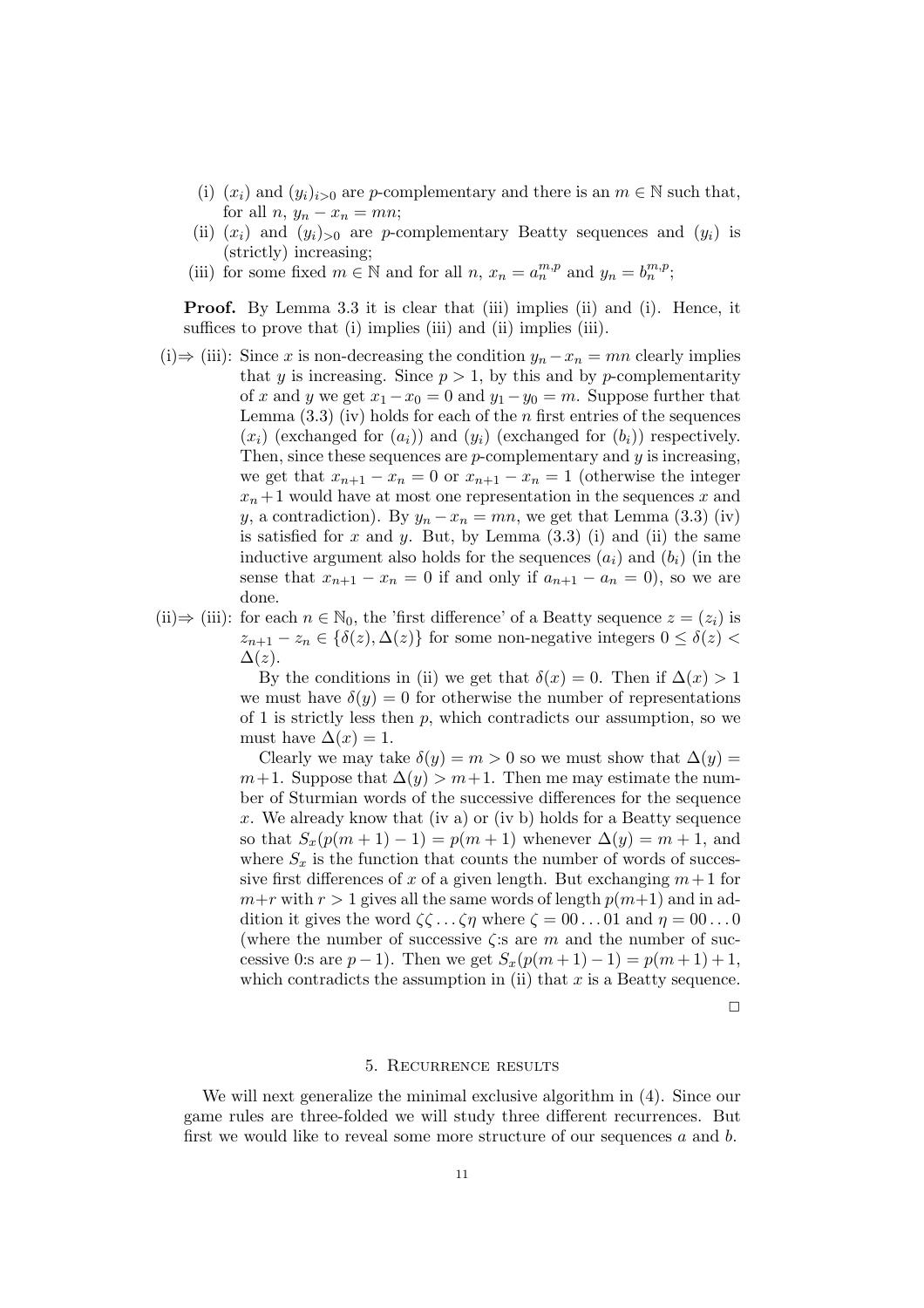**Theorem 5.1.** Fix  $m, p \in \mathbb{N}$  and let a and b be as in (1) and (2). For each  $n \in \mathbb{N}_0$ , define

$$
\varphi_n = \varphi_n^{m,p} := \frac{a_n + (mp-1)b_n}{m}.
$$

Then, for each  $n \in \mathbb{N}$ ,  $\varphi_n$  is the greatest integer such that

$$
(6) \t\t b_n - 1 = a_{\varphi_n}.
$$

**Proof.** Notice that, for all  $n$ ,

(7)  
\n
$$
\varphi_n = \frac{a_n + (mp - 1)b_n}{m}
$$
\n
$$
= \frac{b_n - mn + (mp - 1)b_n}{m}
$$
\n
$$
= \frac{mpb_n - mn}{m}
$$
\n
$$
= pb_n - n,
$$

so that

(8) 
$$
\varphi_{n+1} - \varphi_n = pb_{n+1} - (n+1) - (pb_n - n) = p(b_{n+1} - b_n) - 1.
$$

For the base case, notice that  $b_1 = m$ ,  $a_1 = 0$  and  $\varphi_1 = (mp-1)$ . Recall that, for each  $0 \leq j \leq m$ , there are precisely p representative(s) from a and  $b > 0$ , (the only representative from b in this interval is  $b<sub>0</sub> = 0$  which we by definition do not count). Hence, by  $a_0 = 0$ , we get that

$$
a_{\varphi_1} = a_{mp-1} = m - 1 = b_1 - 1
$$

and

$$
a_{\varphi_1+1} = a_{mp} = m = b_1.
$$

Suppose that (6) holds for all  $i \leq n$ . Then we need to show that  $b_{n+1}-1 =$  $a_{\varphi_{n+1}}$  and  $b_{n+1} = a_{\varphi_{n+1}+1}$ .

In case  $a_{\varphi_{n+1}} - a_{\varphi_n} = b_{n+1} - b_n$ , by  $b_n - 1 = a_{\varphi_n}$  and  $b_n = a_{\varphi_{n+1}}$  we get the result, so let us investigate the remaining cases:

- (A)  $a_{\varphi_{n+1}} a_{\varphi_n} < b_{n+1} b_n;$
- (B)  $a_{\varphi_{n+1}} a_{\varphi_n} > b_{n+1} b_n$ .

By p-complementarity, the number of representations from  $a$  and  $b$  in the interval

$$
I_n := (a_{\varphi_n}, a_{\varphi_{n+1}}]
$$
  
=  $(a_{\varphi_n}, a_{\varphi_n+p(b_{n+1}-b_n)-1})$ 

is  $R_n := p(a_{\varphi_{n+1}} - a_{\varphi_n}),$  and where the equality is by (8). By assumption,  $a_{\varphi_n+1} \in I_n$  so that we have at least  $p(b_{n+1} - b_n) - 1$  representations from a in  $I_n$ . But also  $b_n = a_{\varphi_n} + 1 \in I_n$  so that altogether we have at least  $p(b_{n+1} - b_n)$  representations in  $I_n$ . Hence

$$
p(b_{n+1} - b_n) \le R_n
$$
  
=  $p(a_{\varphi_{n+1}} - a_{\varphi_n})$ 

which rules out case (A).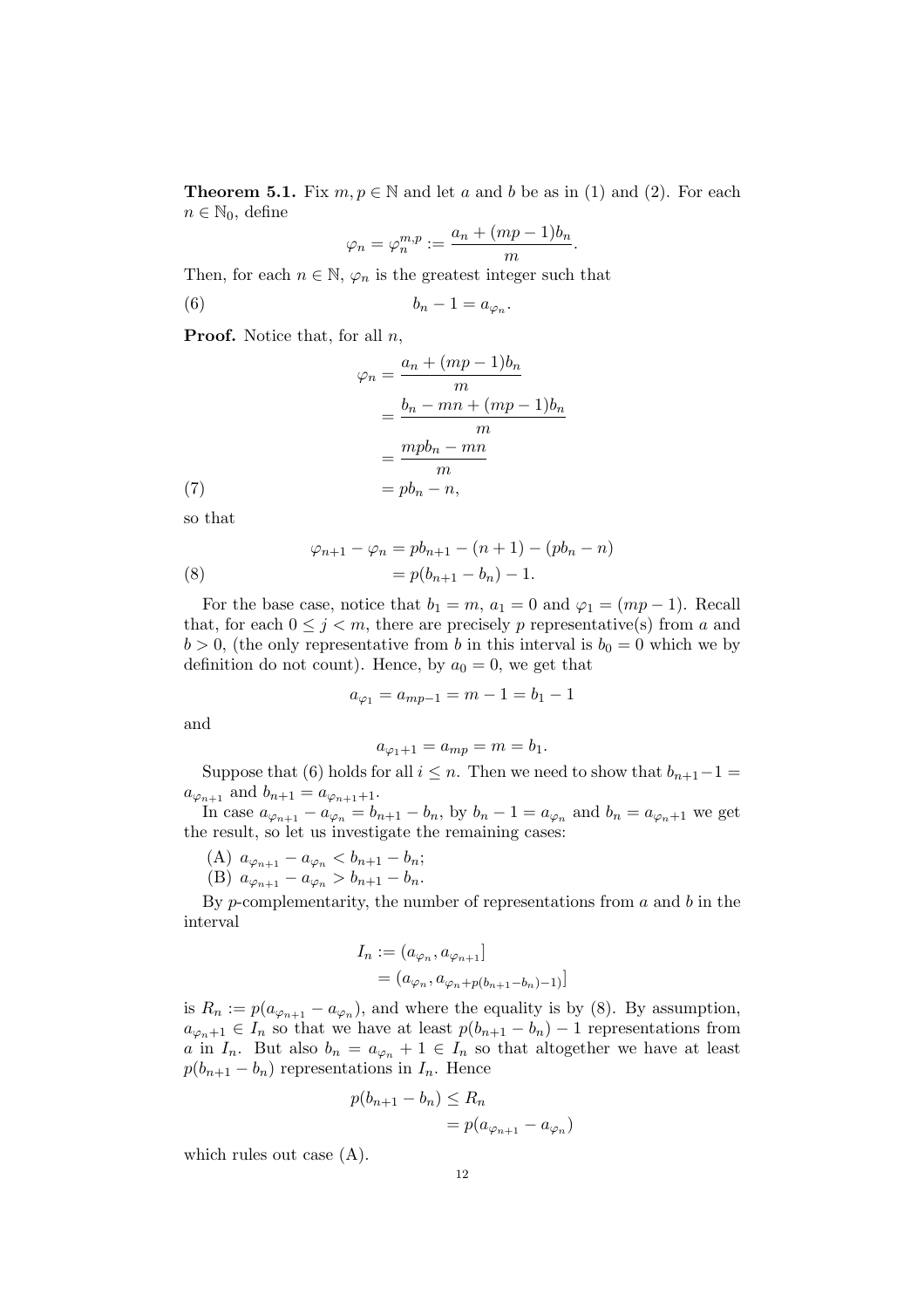Notice that case (B) implies that  $b_{n+1}$  lies in  $I_n$  so that  $a_{\varphi_n+1} = b_n$  $b_{n+1} \le a_{\varphi_{n+1}}$ . Since both  $b_n$  and  $b_{n+1}$  lie in  $I_n$  we get

(9)  
\n
$$
2 + \varphi_{n+1} - \varphi_n = p(b_{n+1} - b_n) + 1
$$
\n
$$
\leq p(a_{\varphi_{n+1}} - (a_{\varphi_n} + 1)) + 1
$$
\n
$$
= p(a_{\varphi_{n+1}} - a_{\varphi_n} + 1) - 2p + 1.
$$

By Lemma 3.3 and our assumption it is obvious that  $b_{n+2} > a_{\varphi_{n+1}}$ . If in addition  $a_{\varphi_{n+1}+1} > a_{\varphi_{n+1}}$  we are done, since  $p > 0$  together with (9) and p-complementarity give that there is at least one representative to little in  $I_n$ .

If on the other hand  $a_{\varphi_{n+1}+1} = a_{\varphi_{n+1}}$  this forces  $m > 1$  which together with  $(9)$  implies that there are two representatives to little, unless also  $a_{\varphi_{n+1}+2} = a_{\varphi_{n+1}}$ . But this forces  $p > 2$  which in its turn implies that there are at least three representatives missing, and so on.  $\Box$ 

**Remark 3.** For arbitrary  $m > 0$  and  $p = 1$  it is well known that a and b solve  $x_{y_n} = x_n + y_n$ . This complementary equation is studied in for example [Conn59, FrKi94, Kim07]. However, we have not been able to find any references for the complementary equation  $y_n - 1 = x_{y_n-n}$  (by (7), for the cases  $p = 1$ , a solution is given by  $a = x$  and  $b = y$ ).

For the first of our recursive characterizations, we introduce another notation. A *multiset* (or a sequence) X may be represented as (another) sequence of non-negative integers  $(\xi^i)_{i \in \mathbb{N}_0}$ , where, for each  $i \in \mathbb{N}_0$ ,  $\xi^i = \xi^i(X)$  counts the number of occurrences of i in X. For a positive integer p, let  $\operatorname{mex}^p(\xi^i)$ denote the least non-negative integer  $i \in (\xi^i)$  such that  $\xi^i < p$ .

**Proposition 5.2.** Let  $m > 0$  and  $p \ge 1$  be integers. Then the recursive characterizations (i), (ii) and (iii) are equivalent. In fact, for each  $n \in \mathbb{N}_0$ ,  $x_n = a_n^{m,p}$  and  $y_n = b_n^{\dot{m},p}$  with notation as in (1) and (2).

(i) For  $n \geq 0$ ,

$$
x_n = \max^p(\xi_n^i),
$$

where  $\xi_n$  is the multiset, where for each  $i \in \mathbb{N}_0$ ,

$$
\xi_n^i = \# \{ j \mid i = x_j \text{ or } i = y_j, 0 \le j < n \},
$$
\n
$$
y_n = x_n + mn.
$$

(ii) For  $n \geq 0$ ,

 $x_n = \max\{\nu_i^n, \mu_i^n \mid 0 \le i < n\},\$  where  $\nu_i^n = x_i$  if  $n \equiv i \pmod{p}$ , else  $\nu_i^n = \infty$ ,  $\mu_i^n = y_i$  if  $n \equiv -i \pmod{p}$ , else  $\mu_i^n = \infty$ ;  $y_n = x_n + mn.$ 

(iii) For  $n \geq 0$  and for each  $0 < l < p$ ,

$$
x_{pn} = \max\{x_{pi}, y_{pi} \mid 0 \le i < n\},
$$
  
\n
$$
y_{pn} = x_{pn} + mpn,
$$
  
\n
$$
x_{pn+l} = \max\{x_{pi+l}, y_{p(i+1)-l} \mid 0 \le i < n\},
$$
  
\n
$$
y_{pn+l} = x_{pn+l} + m(pn+l).
$$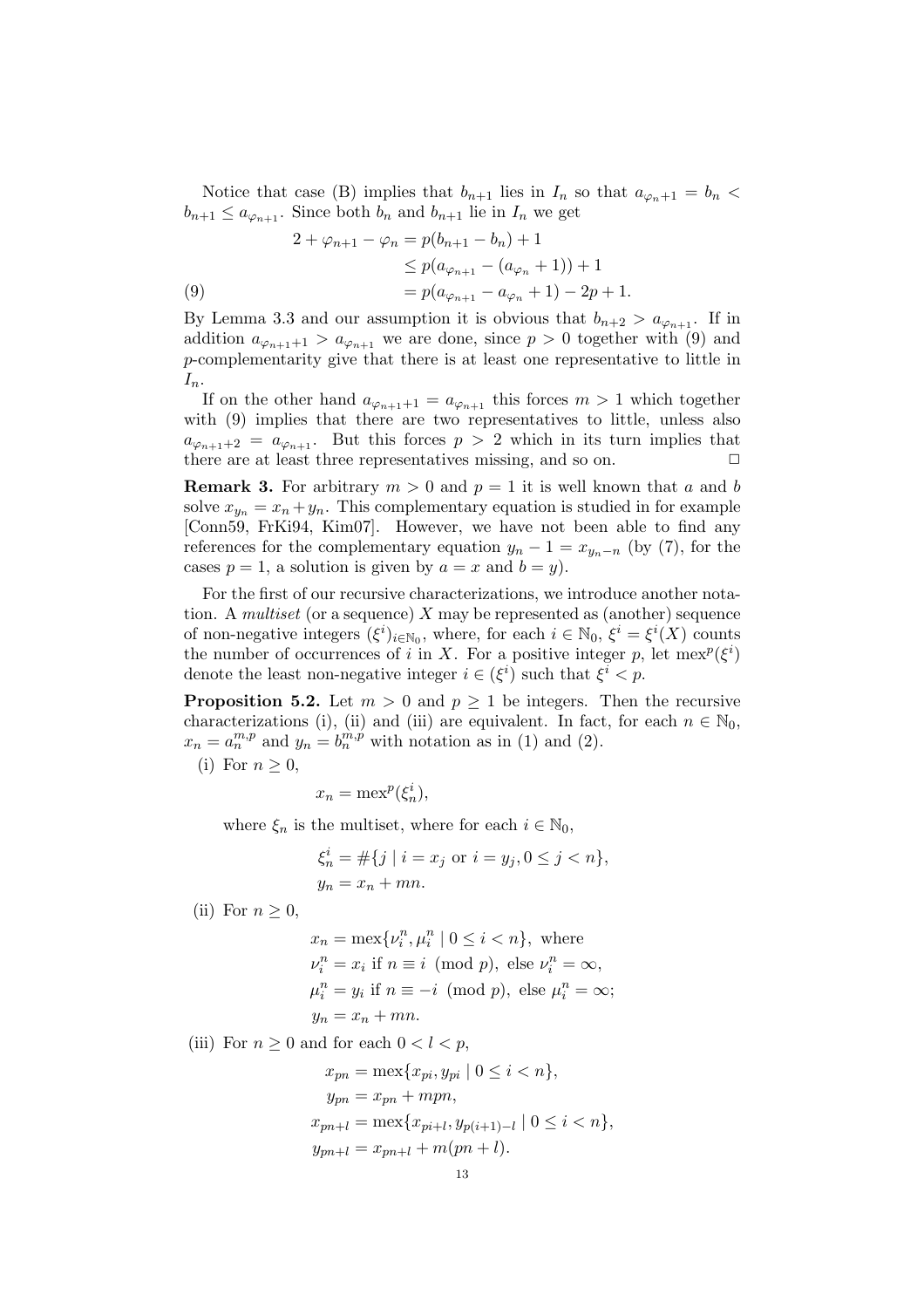**Proof.** For  $p = 1$  each recurrence is equivalent to (4). Hence let  $p > 1$ and, for  $x \in \mathbb{Z}$ , let  $\overline{x}$  denote the congruence class of x modulo p. For each recurrence it is straightforward to check that  $(x_i, y_i) = (a_i, b_i) = (0, mi)$  if  $0 \leq i \leq p$ . Otherwise, by each definition of mex, we must at least have  $x_i > 0$ .

For case (i), by Theorem 4.1 and by  $y_n = x_n + mn$ , it suffices to prove that  $(x_i)$  is non-decreasing and that  $(x_i)$  and  $(y_i)$  are p-complementary. But this is immediate by the definition of  $mex<sup>p</sup>$ .

For case (ii), notice that, for  $n \in \mathbb{N}_0$ , (see the proof of Theorem 5.1) we have

(10) 
$$
\varphi_n = pb_n - n \equiv -n \pmod{p}.
$$

If the assertion does not hold then there is a least  $n \geq p$ , say n', such that  $x_{n'} \neq a_{n'}$ . Hence, we have two cases to consider.

(a)  $r := x_{n'} < a_{n'}$ : By Theorem 3.2 there are two cases to consider. Case 1: There is an  $i \geq 0$  such that  $\varphi(i) + p - 1 < n'$  and

$$
y_i = x_{\varphi(i)+1} = x_{\varphi(i)+2} = \ldots = x_{\varphi(i)+p-1} = r.
$$

But then, by

(11) 
$$
\{\overline{-i}, \overline{-i+1}, \ldots, \overline{-i+p-1}\} = \{\overline{0}, \overline{1}, \ldots, \overline{p-1}\}
$$

and (10), there is a  $j \in \{i, \varphi(i)+1, \ldots, \varphi(i)+p-1\}$  such that either  $n' \equiv j \pmod{p}$  and  $j \in {\varphi(i) + 1, \ldots \varphi(i) + p - 1}$  which implies  $\nu_j^{n'} = r$ , or  $n' \equiv -j \pmod{p}$  and  $j = i$  which implies  $\mu_j^{n'} = r$ . In either case the choice of  $x_{n'}=r$  contradicts the definition of mex. Case 2: There is an  $i \geq 0$  such that  $i + p - 1 < n'$  and

 $r = x_i = x_{i+1} = x_{i+2} = \ldots = x_{i+p-1}.$ 

This case is similar but simpler, since for this case we rather use that

(12) 
$$
\{\,\overline{i},\,\overline{i+1},\,\ldots,\,\overline{i+p-1}\,\} = \{\,\overline{0},\,\overline{1},\,\ldots,\,\overline{p-1}\,\}
$$

- (b)  $r := a_{n'} < x_{n'}$ : Then our mex-algorithm has refused r as the choice for  $x_{n'}$ . But then there must be an indice  $0 \leq j \leq n'$  such that either  $\nu_j^{n'} = r$  or  $\mu_j^{n'} = r$ . Hence, we get to consider two cases.
- Case 1:  $\overline{j} = \overline{n'}$  and  $r = x_i$ . On the one hand, there is a  $p \in \mathbb{N}$  such that  $pm+j = n'$  On the other hand, there is a greatest  $p' \in \mathbb{N}$  such that  $a_{n'-p'} = a_{n'-p'+1} = \ldots = a_{n'}$  and by p-complementarity  $0 \leq p' < p$ . But then, since  $n'-p' > n'-pm = j$ , we get  $a_j < r = x_j$ , which contradicts the minimality of  $n'$ .
- Case 2:  $\overline{-j} = \overline{n'}$  and  $r = y_j$ . Then by Theorem 3.2,  $\varphi_j + 1$  is the least indice such that  $a_{\varphi_j+1} = a_{n'}$ . Then, since (by minimality of n') Theorem 3.2 gives  $a_{n'} = b_j$ , by p-complementarity we get  $n' - (\varphi_j + 1) + 1 \leq$  $p-1$ . Then  $0 < p' := n' - \varphi_j < p$  and so

$$
\overline{-j+p'} = \overline{\varphi(j)+p'} = \overline{n'} = \overline{-j},
$$

which is nonsense.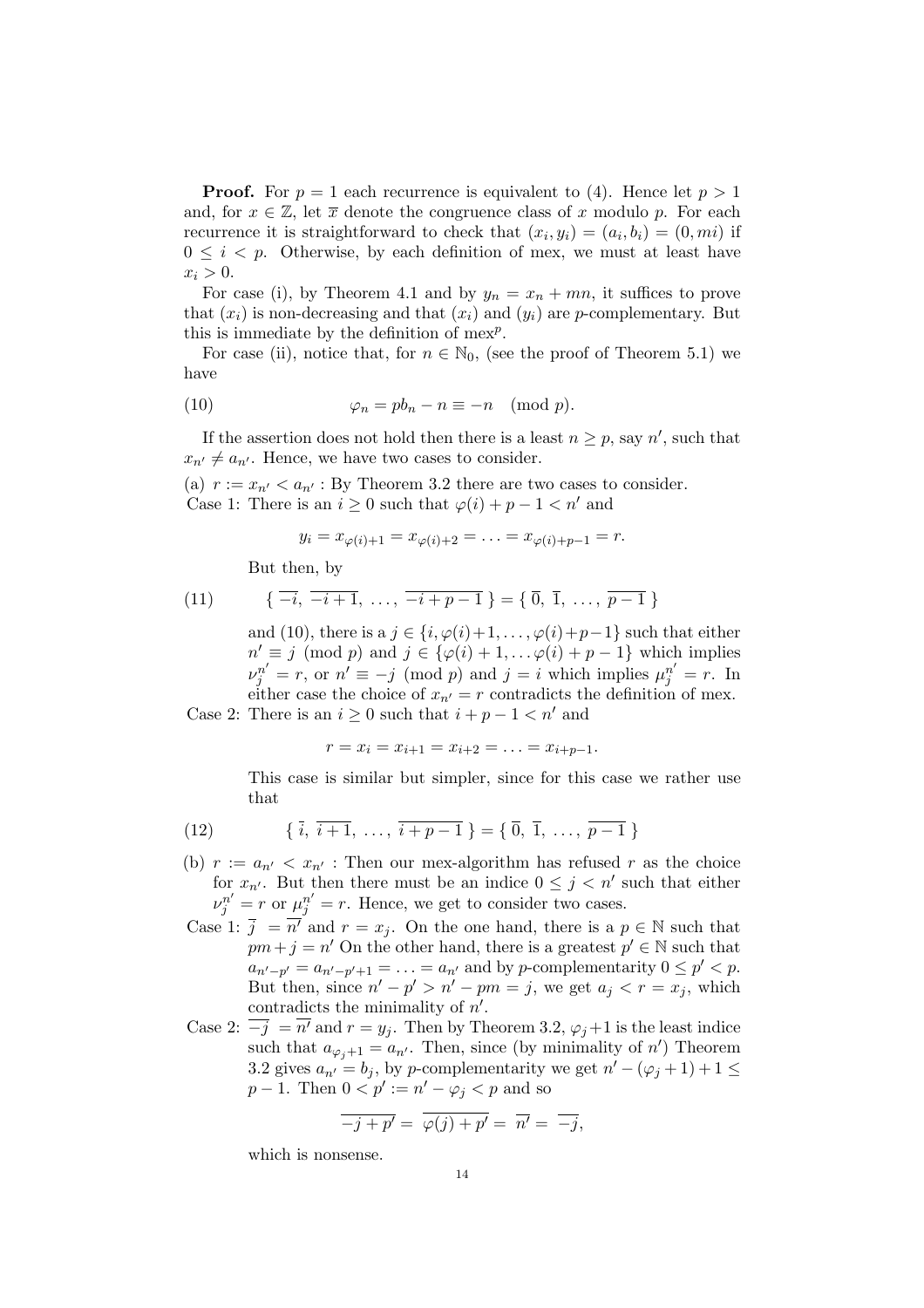For case (iii), suppose that there is a least indice  $n' \geq p$  such that  $a_{n'} \neq$  $x_{n'}$ . Clearly, there exist unique integers, say t and  $0 \leq l \leq p$ , such that  $tp+l=n'.$ 

Suppose that  $r := a_{n'} > x_{n'}$ . Then, since the mex-algorithm did not choose  $x_{n'} = r$ , there must be an indice  $0 \leq t' < t$  such that either  $x_{t'p+l} = r$ or  $y_{(t'+1)p-l} = r$ . But then, by assumption, either  $a_{t'p+l} = x_{t'p+l} = a_{tp+l}$ or  $b_{(t'+1)p-l} = y_{(t'+1)p-l} = b_{(t+1)p-l} =$ . By Proposition 3.2 both cases are ridiculous so we may assume  $a_{n'} \leq x_{n'}$ .

If  $a_{n'} < x_{n'}$ , by Proposition 3.2, there is an indice  $0 \leq t' < t$  such that either  $a_{t'p+l} = x_{n'}$  or  $b_{(t'+1)p-l} = x_{n'}$ . But this contradicts the mexalgorithm's choice of  $x_{n'} < a_{n'}$ . Hence, we get  $a_{n'} = x_{n'}$ .

# 6. Solving our games

**Proof of Theorem 2.1.** For  $p = 1$ , the games have identical rules. This case has been established in [Fra82]. The case  $m = 1$  has been studied in [Con59] for games of form (ii). (and implicitly for  $1 \times pWN_l$ ).

For the rest of the proof assume that  $p > 1$ . Let us first explain the 'only if' direction of (ii)(a). Denote with  $\gamma = \gcd(m, p)$ ,  $p' = p/\gamma$  and  $m' = m/\gamma$ . Then the positions of the form  $(0, mi)$ , where  $0 \leq i \leq p'$ , are P-positions of  $mWN^{(p)}$ . Now,  $(0, mp')$  is an N-position because  $m'p = mp'$  implies  $(0, p'm) \rightarrow (0, 0)$ . But, by definition,  $b_{p'} = mp'$  if  $p' < p$  which holds if and only if  $\gamma > 1$ .

For each game (we need another notation for Case (iii)), we need to prove that, if  $(x, y)$ 

(A) is of the form  $\{a_i, b_i\}$ , then none of its options is;

(B) is not of the form  $\{a_i, b_i\}$ , then there is an option of this form.

By symmetry, we may assume that  $0 \le x \le y$ . Clearly, for our games in (i) and (ii), the final position  $(x, y) = (0, 0)$  satisfies (A) but not (B). Hence for these games assume  $y > 0$  (and so  $i > 0$  for case (A)).

Case (i): Suppose  $(x, y) = (a_i, b_i)$  for some  $i \in \mathbb{N}_0$ . By Lemma 3.3 (i) and (ii), a and b are p-complementary and  $b_i - b_j \geq m$  for all  $j < i$ . Then any roob-type option may be blocked off, unless perhaps  $a_i < a_i$  and  $b_i =$  $b_i$  for some  $j < i$ . But this is ridiculous since b is strictly increasing. By Lemma 3.3 (ii) we get that, for  $i > j$ ,  $b_i - a_i \pm (b_j - a_j) \geq m$ . Then an *m*-bishop cannot move  $(a_i, b_i) \rightarrow \{a_j, b_j\}$ , This proves (A).

For (B), since  $p \geq 2$  and b is strictly increasing, we may assume  $x = a_i$  for some *i*. Then, by Lemma 3.3 (iv): (\*) There exists a  $j < i$ such that an *m*-bishop can move  $(x, y) \rightarrow (a_j, b_j)$  (and this move is not a roob-type move) unless  $y - x - (b_j - a_j) \ge m$  for all j such that  $a_j \leq x$ . But then, since  $y \geq x + (m+1)j > b_j$  for all j such that  $a_i = x$ , by Lemma 3.3 (i), the previous player cannot block off all p roob-type options of the form  $\{a_i, b_i\}$ .

Case (iia): For this game, the options of the  $m$ -bishop are identical to those in (i). Let us analyze the p-rook.

> Hence, suppose  $(x, y) = (a_i, b_i)$  for some  $i \in \mathbb{N}_0$  and that a prook can move to  $\{a_j, b_j\}$ . Then, since b is strictly increasing, there is a  $0 \leq j \leq i$ , such that either  $b_i \equiv b_j \pmod{p}$  and  $a_i = a_j$ , or  $b_i \equiv a_j \pmod{p}$  and  $a_i = b_j$ . But then, for the first case, since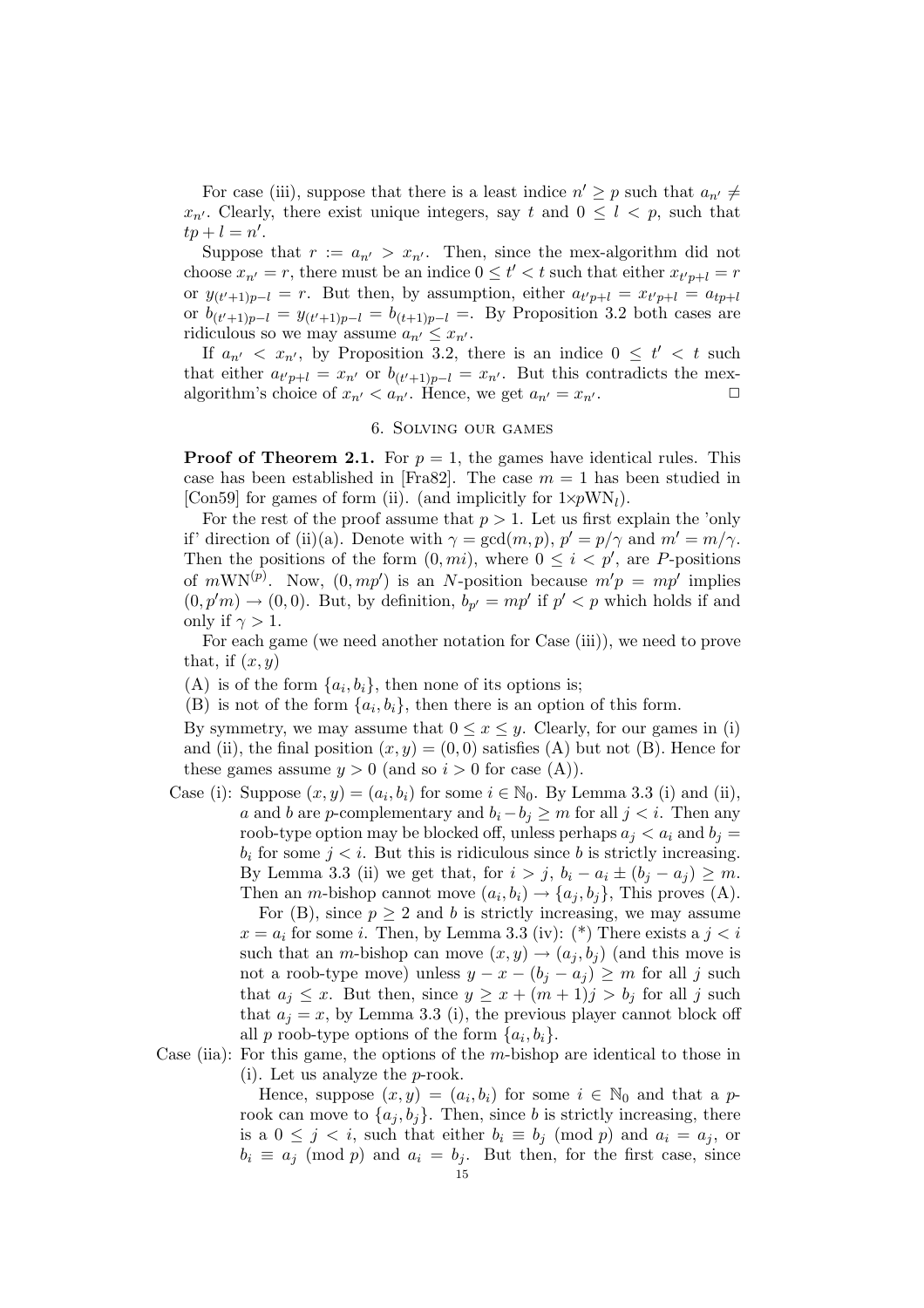$\overline{mj} = \overline{b_j - a_j} = \overline{b_i - a_i} = \overline{mi}$  and  $gcd(m, p) = 1$  we must have  $\overline{j} = \overline{i}$ . this is ridiculous, since by p-complementarity we have  $0 < i - j < p$ . For the second case, by Theorem 5.1, we have that

$$
\overline{-mj} = \overline{a_j - b_j} = \overline{b_i - a_i} = \overline{mi} = \overline{m(\varphi(j) + t)} = \overline{m(-j + t)},
$$

for some  $t \in \{1, \ldots, p-1\}$ . This implies  $\overline{0} = \overline{mt}$  but then again  $gcd(m, p) = 1$  gives a contradiction.

For (B), we follow the ideas in the second part of Case (i) up until  $(*)$ . Then, for this game, we rather need to show that there is a j such that  $y \equiv b_j \pmod{p}$  and  $a_j = x$  or  $y \equiv a_j \pmod{p}$  and  $b_j = x$ . But this follows directly from the proof of Proposition 5.2 (ii)(a).

Case (iib): Suppose  $(x, y) = (a_i, b_i)$  for some  $i \in \mathbb{N}_0$  but the  $(m, mp)$ -rook can move to some  $\{a_i, b_i\}$  (where  $j < i$ ). Then, we have two cases:

- Case 1:  $b_i \equiv b_j r \pmod{mp}$  and  $a_i = a_j$ , for some  $r \in \{0, 1, ..., m-1\}$ . Then  $b_i - a_i \equiv b_j - a_j - r \pmod{mp}$  so that  $mi \equiv mj - r$ (mod mp) and so  $m(i - j) \equiv -r \pmod{mp}$ . But this forces  $r = 0$  and  $i - j \equiv 0 \pmod{p}$  which is impossible since Lemma 3.3 (i) and (iv) implies  $i - j \in \{1, 2, ..., p - 1\}.$
- Case 2:  $b_i \equiv a_j r \pmod{mp}$  and  $a_i = b_j$ , for some  $r \in \{0, 1, ..., m-1\}$ . Then  $b_i - a_i \equiv a_j - b_j - r \pmod{mp}$  so that  $mi \equiv -mj$ r (mod mp) and so  $m(i + j) \equiv -r$  (mod mp). By Theorem 5.1 we have that  $i = \varphi(j) + s$  for some  $s \in \{1, 2, ..., p - 1\}.$ Further, by (10), we have  $\varphi(j) \equiv -j \pmod{p}$ , so that  $m(\varphi(j) +$  $s + j$ ) = ms  $\equiv -r \pmod{mp}$ . Once again we have reached a contradiction.

For  $(B)$ , in analogy with  $(*)$ , it suffices to study the  $(m, mp)$ -rook's options where y is such that  $y - x - (b_i - a_j) \geq m$  for all j such that  $a_j \leq x = a_i$ . Hence, we need to show that there are a j and an  $r \in \{0, 1, \ldots m - 1\}$  such that

 $y \equiv b_j - r \pmod{mp}$  and  $a_j = x$ ,

or

or

 $y \equiv a_j - r \pmod{mp}$  and  $b_j = x$ .

Clearly, we may choose r such that  $y - x + r \equiv 0 \pmod{m}$ . Then, for all j, we get  $ms := y - x + r \equiv b_i \pm a_i \pmod{m}$ . Hence, it suffices to find a specific  $j$  such that

$$
j = \frac{b_j - a_j}{m} \equiv s \pmod{p} \text{ and } a_j = x,
$$
  

$$
a_i - b_i
$$

$$
-j = \frac{dy - 6j}{m} \equiv s \pmod{p} \text{ and } b_j = x.
$$

But then, by  $(11)$  and  $(12)$ , we are done.

Case (iiia): We may assume that  $l > 0$ . We have already seen that  $(a'_i) :=$  $(a_{pi+l})_{i\geq 0}$  and  $(b'_i) := (b_{p(i+1)-l})_{i\geq 0}$  are complementary. Our proof will be a straightforward extension of those in [Fra82] (which deals with the case  $l = 0$ ) and [Con59] (which implicitly deals with the case  $m = 0$ ). Observe that  $a'_0 = a_l = 0$  and  $b'_0 = b_{p-l} = m(p-l)$ .

For (A), let  $(x, y) = (a_i, b_i)$ . In case  $i = 0$  (by Definition 3 (3a)), the Queen has no options at all, so assume  $i > 0$ . Proposition 5.2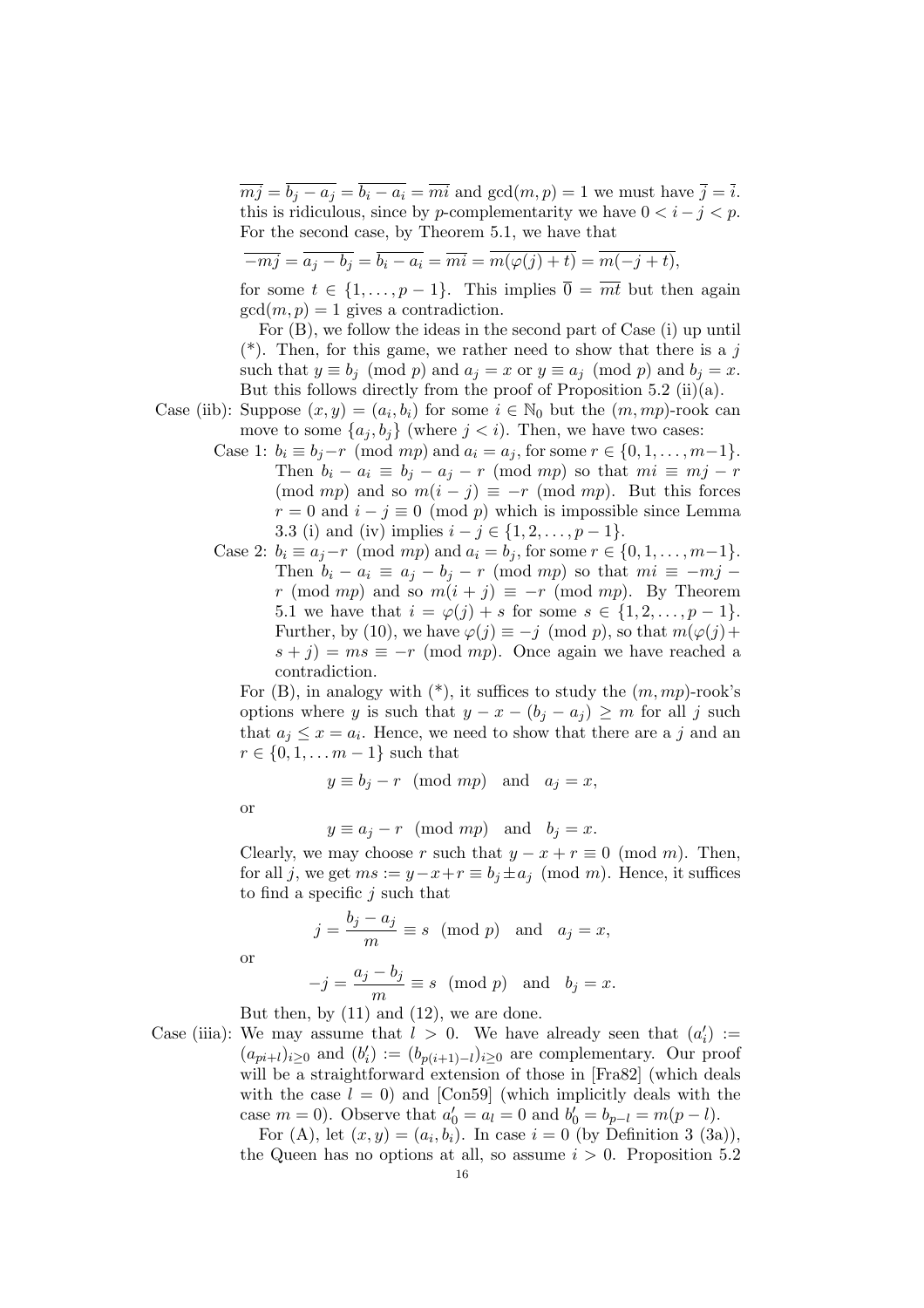(iii) gives that  $b'_i - a'_i \pm (b'_j - a'_j) \ge mp$  for all  $0 \le j < i$ . Then the mpbishop cannot move  $(x, y) \rightarrow (a'_j, b'_j)$  for any  $0 \leq j < i$ . Since a' and b' are complementary there is no rook-type option  $(a'_i, b'_i) \rightarrow \{a'_j, b'_j\}.$ 

For (B), we adjust the statement (\*) accordingly: Suppose  $x = a'_i$ (and  $y \ge b'_0$ ). By Proposition 5.2 (iii): If the mp-bishop cannot move to  $(a'_j, b'_j)$  for any  $j < i$  we get that either  $i = 0$  or  $y - x - (b'_j - a'_j) \ge$ mp for all  $j < i$ .

But, if  $i = 0$  there is a rook-type option to  $(a'_0, b'_0)$  (recall here  $y > b'_0$ , so suppose  $i > 0$ . But then, since, by Proposition 5.2 (iii), both a' and b' are increasing we get  $y \ge b'_j + mp + x - a'_j \ge b'_i + a'_i$  $a'_j > b'_i$ . Hence, for this case, the rook-type move  $(x, y) \rightarrow (a'_i, b'_i)$ suffices. Suppose on the other hand that  $x = b'_i$  with  $i \geq 0$ . Then, since  $y \ge x = b'_i > a'_i$ , by complementarity, the Queen may move  $(x, y) \rightarrow (b'_i, a'_i).$ 

Case (iiib): Suppose that the starting position is  $(a_i, b_i)$ . Then  $i = pj + l'$  for some (unique) pair  $j \in \mathbb{N}_0$  and  $0 \leq l' < p$ . The second player should choose  $l = l'$ . If, on the other hand, the starting position is  $(b_i, a_i)$ . Then  $i = pj - l'$  for some (unique) pair  $j \in \mathbb{N}$  and  $0 < l' \leq p$ . The second player should choose  $l = p - l'$ . In either case, by Case (iiia), there is no option of the form  $(a'_i, b'_i)$ .

If the  $(x, y)$  is not of this form, again, by Case (iiia), for any (choice of)  $0 \leq l < p$ , there is a move  $(x, y) \rightarrow \{a'_i, b'_i\}$  for some  $i \geq 0$ .

 $\Box$ 

# 7. QUESTIONS

Can one find a polynomial time solution of  $mWN^{(l,p)}$  for some integers  $l > 0$ ,  $m > 0$  and  $p > 0$  whenever

- $gcd(m, p) \neq 1$  and  $l = 0$ , or
- $0 < l \neq m$  or  $m \nmid p$ ?

If this turns out to be complicated, can one at least say something about its asymptotic behaviour?

Denote the solution of  $mWN^{(l,p)}$  with  $\{c_i^{(l,m,p)}\}$  $\{_{i}^{(l,m,p)},d_{i}^{(l,m,p)}\}\}_{i\in\mathbb{N}_{0}}$ . Let us finish off with two tables of the initial  $P$ -positions of such games.

| $\vert d_n^{(0,2,2)}$ | $\Omega$      | $\mathcal{C}$    | 9      | 19 | 15       | 19            | 22             | 25 | 28 | 31               | 34 | 37             | 40        | 43 | 46 | 49 |
|-----------------------|---------------|------------------|--------|----|----------|---------------|----------------|----|----|------------------|----|----------------|-----------|----|----|----|
| $ c_n^{(0,2,2)} $     |               |                  |        | ົ  | റ        | $\Omega$<br>ಀ |                |    | Ġ  | $\check{ }$<br>G | 6  | $\overline{ }$ | ⇁         |    | 8  | 9  |
| $a_n$                 | $\Omega$<br>J | $\check{ }$<br>◡ | O      | 10 | 19<br>TΘ | 16            | 18             | 21 | 23 | 26               | 28 | 30             | 33        | 35 | 38 | 40 |
| $\, n$                |               | $\Omega$         | ച<br>◡ |    | ◡        | 6             | $\overline{ }$ | 8  | 9  | $10\,$           |    | 1 ດ            | 1 2<br>ΤÛ | 14 | 45 | 16 |

TABLE 3. The first few  $P$ -positions of  $2WN^2$  together with the respective differences of their coordinates.

From these tables one may conclude that: The infinite arithmetic progressions of the sequences

$$
(b_i^{m,p} - a_i^{m,p})_{\substack{i \in \mathbb{N}_0 \\ 17}} = (mi)_{i \in \mathbb{N}_0}
$$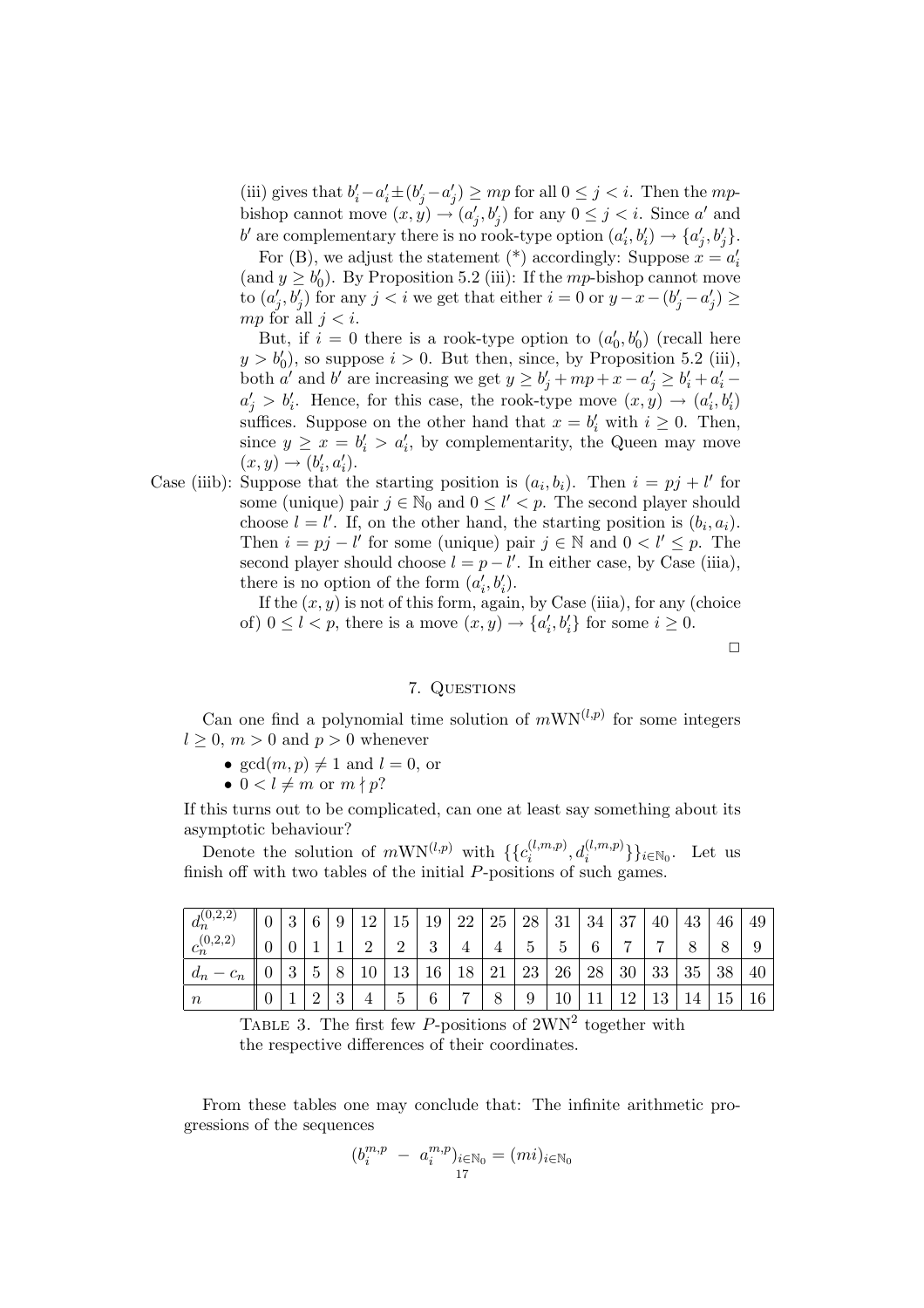| $d_n^{(1,2,3)}$  | $\overline{0}$ | $\Omega$ | 5             | $\overline{ }$ | 11       | 14            | 16            | 19             | 21 | 26 | 29 | 31 | 36             | 39 | 41 | 44 | 46        |
|------------------|----------------|----------|---------------|----------------|----------|---------------|---------------|----------------|----|----|----|----|----------------|----|----|----|-----------|
| $c_n^{(1,2,3)}$  |                |          |               |                | $\Omega$ | 2<br>◡        | $\Omega$<br>◡ |                |    | 5. | 6  | 6  | $\overline{ }$ |    |    |    | 9         |
| $d_n$            |                |          |               | 6              | 9        |               | 13            | 15             | 17 | 21 | 23 | 25 | 29             | 31 | 33 | 35 | 37        |
| $\boldsymbol{n}$ |                |          | $\Omega$<br>↵ | $\Omega$<br>◡  |          | $\mathcal{C}$ | 6             | $\overline{ }$ | 8  | 9  | 10 | 11 | 12             | 13 | 14 | 15 | $16 \mid$ |

TABLE 4. The first few P-positions of  $2WN^{(1,3)}$ . Notice that (as in Table 3) the successive differences of their coordinates are not in arithmetic progression.

(see also Table 2) are not in general seen among the sequences

$$
(d_i^{(l,m,p)} - c_i^{(l,m,p)})_{i \in \mathbb{N}_0}.
$$

We believe that the latter sequence is an arithmetic progression if and only if none of the items in our above question is satisfied. We also believe that, for arbitrary constants,  $(c_i^{(l,m,p)}$  $\binom{(l,m,p)}{i}$  and  $\binom{(l,m,p)}{i}$  $\binom{(i,m,p)}{i}$  or are *p*-complementary. But the solution of these questions are left for some future work.

**Remark 4.** We may also define generalizations of  $mWN^p$  and  $m \times pWN_i$ :

Fix  $l \in \mathbb{N}$ . Let  $m\text{WN}_l^p$  be as  $m\text{WN}^p$  but where the player may only block off l-roob-type options (recall, non-l-bishop options). Otherwise, the Queen moves as the m-bishop or the rook. Then obviously  $mWN_m^p = mWN^p$ .

Let  $u, v \in \mathbb{N}$  and let  $m \times pWN_{u,v}$  be as  $m \times pWN_l$ , but the removed (lower left) rectangle has base  $u$  and hight  $v$ . Then for this game the final positions are  $(u, 0)$  and  $(0, v)$ . If  $l > 0$ ,  $u = ml$  and  $v = m(p - l)$  we get  $m \times pWN_{lm,m(p-l)} = m \times pWN_l.$ 

We may ask questions in analogy to the above for these variations. For example, we have found a minimal exclusive algorithm satisfying  $\mathcal{P}(m\text{WN}_1^p)$ which is related to a polynomial time construction in [Fra98]. Is there an analog polynomial time construction for  $\mathcal{P}(m\text{WN}_1^p)$ ? Another question is if any of these further generalized games conincide via identical set of Ppositions? But all this is left for future investigations.

Acknowledgements. I would like to thank Aviezri Fraenkel for providing two references that motivated generalizations of the games (in the previous version of this paper) to their current form, Peter Hegarty for giving valuable feedback, Niklas Eriksen for composing parts of the caption for the figures and Johan Wästlund for inspiring discussions about games with a blocking manoeuvre. At last I would like to thank the anonymous referee for several suggestions that helped to improve this paper.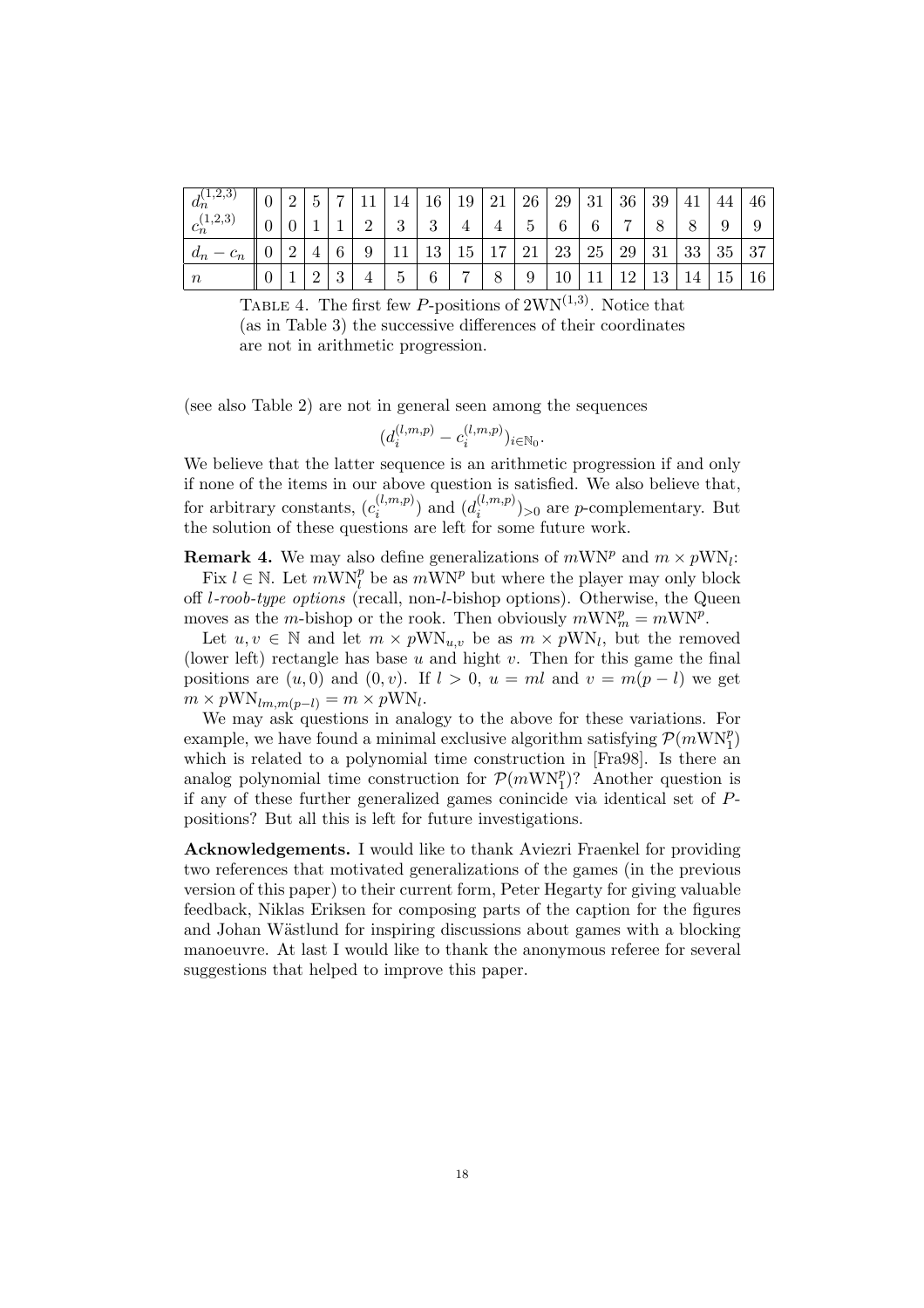#### **REFERENCES**

[Bea26] S. Beatty, Problem 3173, Amer. Math. Monthly, 33 (1926) 159.

- [BeCoGu82] E. R. Berlekamp, J. H. Conway, R.K. Guy, Winning ways, 1-2 Academic Press, London (1982). Second edition, 1-4. A. K. Peters, Wellesley/MA (2001/03/03/04).
- [BoBo93] J. M. Borwein and P. B. Borwein, On the generating function of the integer part:  $[\alpha n + \gamma]$ , *J. Number Theory* 43 (1993), pp. 293-318.
- [BoFr73] I. Borosh, A.S. Fraenkel, A Generalization of Wythoff's Game, Jour. of Comb. Theory (A) 15 (1973) 175-191.
- [BoFr84] M. Boshernitzan and A. S. Fraenkel, A linear algorithm for nonhomogeneous spectra of numbers, *J. Algorithms*, **5**, no. 2, pp. 187-198, 1984.
- [Bou02] C.L. Bouton, Nim, a game with a complete mathematical theory, The Annals of Math. Princeton (2) 3 (1902), 35-39.
- [Bry02] K. O'Bryant, A Generating Function Technique for Beatty Sequences and Other Step Sequences, J. Number Theory 94, 299–319 (2002).
- [Bry03] K. O'Bryant, Fraenkel's Partition and Brown's Decomposition Integers, 3 (2003), A11, 17 pp.
- [Con59] I.G. Connell, A generalization of Wythoff's game Can. Math. Bull. 2 no. 3 (1959), 181-190.
- [Conn59] I.G. Connell, Some properties of Beatty sequences I Can. Math. Bull. 2 no. 3 (1959), 190-197.
- [Con76] J. H. Conway: On numbers and games, Academic Press, London (1976). Second edition, A. K. Peters, Wellesley/MA (2001).
- [DuGr08] E.Duchêne, S. Gravier, Geometrical Extensions of Wythoff's Game, to appear in Discrete Math (2008).
- [Fra69] A.S. Fraenkel, The bracket function and complementary sets of integers, Canad. J. Math. 21 (1969), 6-27.
- [Fra73] A.S. Fraenkel, Complementing and exactly covering sequences, J. Comb. Theory (Ser A), 14 (1973) 8-20.
- [Fra82] A.S. Fraenkel, How to beat your Wythoff games' opponent on three fronts, Amer. Math. Monthly 89 (1982) 353-361.
- [Fra98] A.S. Fraenkel, Heap Games, Numeration Systems and Sequences. Ann. of Comb., 2 (1998) 197-210.
- [Fra04] A.S. Fraenkel, Complexity, appeal and challanges of combinatorial games. Theoret. Comp. Sci., 313 (2004) 393-415.
- [FrPe09] A.S. Fraenkel, Udi Peled, Harnessing the Unwieldy MEX Function, preprint, http://www.wisdom.weizmann.ac.il/ fraenkel/Papers/ Harnessing.The.Unwieldy.MEX.Function 2.pdf.
- [GaSt04] H. Gavel and P. Strimling, Nim with a Modular Muller Twist, Integers: Electr. Jour. Comb. Numb. Theo. 4 (2004).
- [Had] U. Hadad, Msc Thesis, Polynomializing Seemingly Hard Sequences Using Surrogate Sequences, Fac. of Math. Weiz. In. of Sci., (2008).
- [HeLa06] P. Hegarty and U. Larsson, Permutations of the natural numbers with prescribed difference multisets, *Integers* **6** (2006), Paper A3, 25pp.
- [HoRe] A. Holshouser and H. Reiter, Three Pile Nim with Move Blocking, http://citeseer.ist.psu.edu/470020.html.
- [HyOs27] A. Ostrowski and J. Hyslop, Solution to Problem 3177, Amer. Math. Monthly, 34 (1927), 159-160.
- [FrKi94] A.S. Fraenkel and C. Kimberling, Generalised Wythoff arrays, shuffles and interspersions, Discrete Math. 126 (1994), 137-149.
- [Kim95] C. Kimberling, Stolarsky interspersions, Ars Combinatoria 39 (1995), 129-138.
- [Kim07] C. Kimberling, Complementary equations, *J. Integer Sequences* 10 (2007), Article 07.1.4.
- [Kim08] C. Kimberling, Complementary equations and Wythoff sequences, J. Integer Sequences 11 (2008), Article 08.3.3.